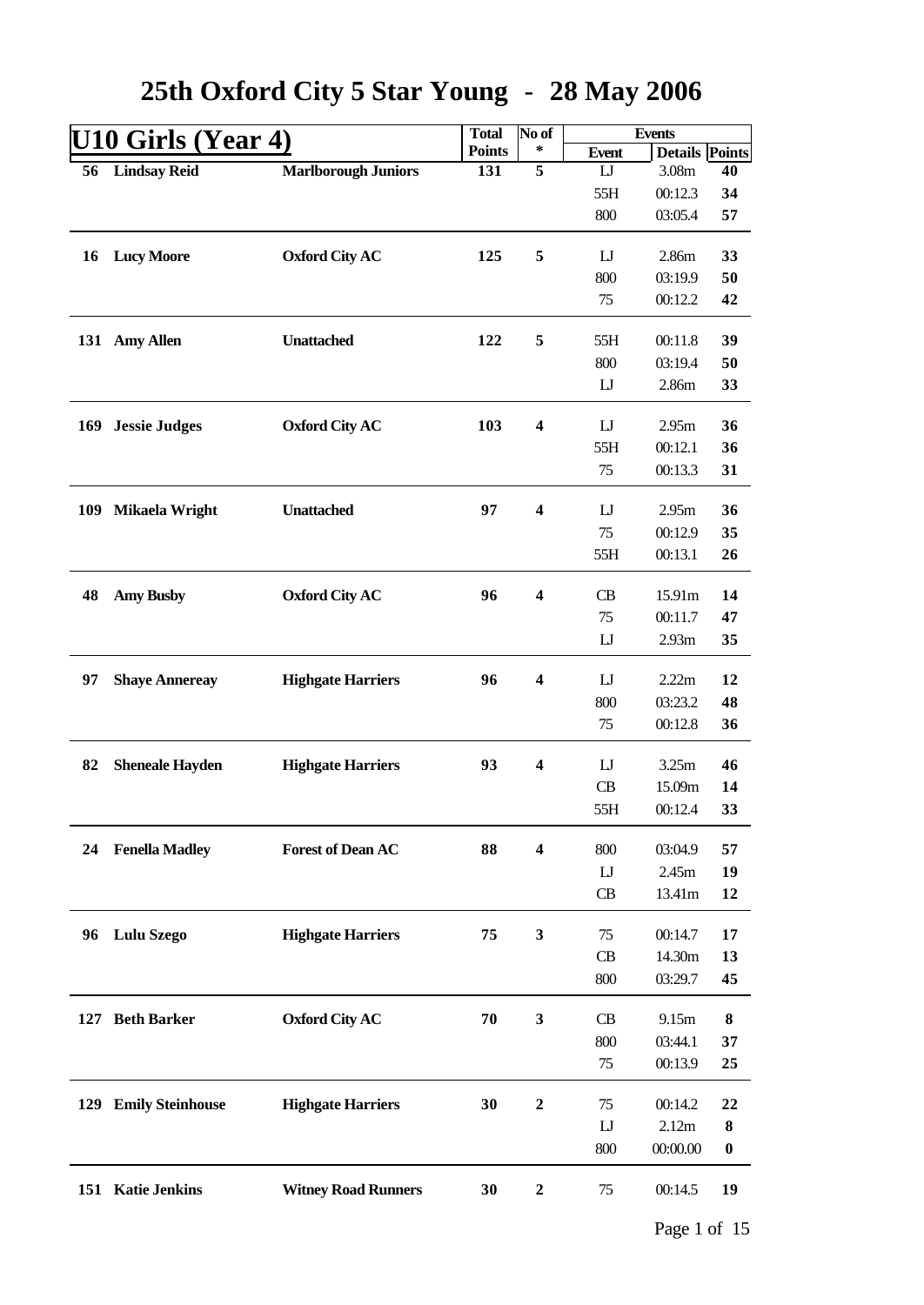|    | 151 Katie Jenkins                         | <b>Witney Road Runners</b> | 30            | $\boldsymbol{2}$        | <b>CB</b>      | 12.11m                | 11               |
|----|-------------------------------------------|----------------------------|---------------|-------------------------|----------------|-----------------------|------------------|
|    |                                           |                            |               |                         | $\mathbf{L}$   | 1.81 <sub>m</sub>     | $\boldsymbol{0}$ |
|    |                                           |                            |               |                         |                |                       |                  |
|    | <b>U11 Girls (Year 5)</b>                 |                            | <b>Total</b>  | No of                   |                | <b>Events</b>         |                  |
|    |                                           |                            | <b>Points</b> | ∗                       | <b>Event</b>   | <b>Details Points</b> |                  |
|    | 174 Stephanie Clitheroe                   | Windsor Slough & Eton      | 164           | $\overline{5}$          | 75             | 00:11.3               | 51               |
|    |                                           |                            |               |                         | 55H            | 00:10.3               | 54               |
|    |                                           |                            |               |                         | $_{\rm L}$     | 3.64m                 | 59               |
| 6  | <b>Hannah Cousins</b>                     | <b>Banbury Harriers</b>    | 161           | 5                       | 800            | 03:03.9               | 58               |
|    |                                           |                            |               |                         | 55H            | 00:10.7               | 50               |
|    |                                           |                            |               |                         | $_{\text{LJ}}$ | 3.47m                 | 53               |
|    |                                           |                            |               |                         |                |                       |                  |
|    | 107 Marissa Robertson                     | <b>Wycombe Phoenix</b>     | 155           | 5                       | 800            | 02:59.6               | 60               |
|    |                                           |                            |               |                         | $\mathbf{L}$   | 3.30m                 | 48               |
|    |                                           |                            |               |                         | 75             | 00:11.7               | 47               |
|    |                                           |                            |               |                         |                |                       |                  |
| 33 | <b>Katy Townsend</b>                      | <b>Warden Hill</b>         | 133           | 4                       | 75             | 00:12.2               | 42               |
|    |                                           |                            |               |                         | 800            | 03:20.2               | 49               |
|    |                                           |                            |               |                         | $\mathbf{L}$   | 3.12m                 | 42               |
|    |                                           |                            |               |                         |                |                       |                  |
| 72 | <b>Flora Loake</b>                        | <b>Oxford City AC</b>      | 131           | $\overline{\mathbf{4}}$ | 55H            | 00:11.8               | 39               |
|    |                                           |                            |               |                         | 800            | 03:08.6               | 55               |
|    |                                           |                            |               |                         | $\mathbf{L}$   | 2.99m                 | 37               |
|    |                                           |                            |               |                         |                |                       |                  |
| 39 | Francesca Temple-Brow Marlborough Juniors |                            | 130           | 4                       | $\mathbf{L}$   | 2.98m                 | 37               |
|    |                                           |                            |               |                         | HJ             | 1.05m                 | 41               |
|    |                                           |                            |               |                         | 800            | 03:14.1               | 52               |
|    |                                           |                            |               |                         |                |                       |                  |
| 25 | <b>Sophie Bullock</b>                     | <b>Banbury Harriers</b>    | 129           | $\overline{\mathbf{4}}$ | 800            | 03:08.2               | 55               |
|    |                                           |                            |               |                         | 55H            | 00:12.7               | 30               |
|    |                                           |                            |               |                         | $\mathbf{L}$   | 3.20m                 | 44               |
| 38 | <b>Connie Temple-Brown</b>                | <b>Marlborough Juniors</b> | 117           | 4                       | 55H            | 00:12.0               | 37               |
|    |                                           |                            |               |                         | $\mathbf{L}$   | 3.05m                 | 39               |
|    |                                           |                            |               |                         | HJ             | 1.05m                 | 41               |
|    |                                           |                            |               |                         |                |                       |                  |
| 77 | <b>Jennie Weston</b>                      | <b>Banbury Harriers</b>    | 116           | $\overline{\mathbf{4}}$ | CB             | 24.58m                | 30               |
|    |                                           |                            |               |                         | 75             | 00:11.9               | 45               |
|    |                                           |                            |               |                         | $\mathbf{L}$   | 3.11m                 | 41               |
|    |                                           |                            |               |                         |                |                       |                  |
| 14 | <b>Charlie Entwistle</b>                  | <b>Thame Panthers</b>      | 115           | $\overline{\mathbf{4}}$ | 55H            | 00:11.8               | 39               |
|    |                                           |                            |               |                         | 75             | 00:12.9               | 35               |
|    |                                           |                            |               |                         | HJ             | 1.05m                 | 41               |
|    |                                           |                            |               |                         |                |                       |                  |
| 76 | <b>Carys Tetlaw</b>                       | <b>Brunel Juniors</b>      | 107           | $\overline{\mathbf{4}}$ | $\mathbf{U}$   | 2.46m                 | 20               |
|    |                                           |                            |               |                         | 800            | 03:06.8               | 56               |
|    |                                           |                            |               |                         | 55H            | 00:12.6               | 31               |
|    |                                           |                            |               |                         |                | 22.87m                |                  |
|    | 152 Katie Sykes                           | <b>Marlborough Juniors</b> | 107           | $\overline{\mathbf{4}}$ | CB             |                       | 26               |
|    |                                           |                            |               |                         | 75             | 00:12.5               | 39               |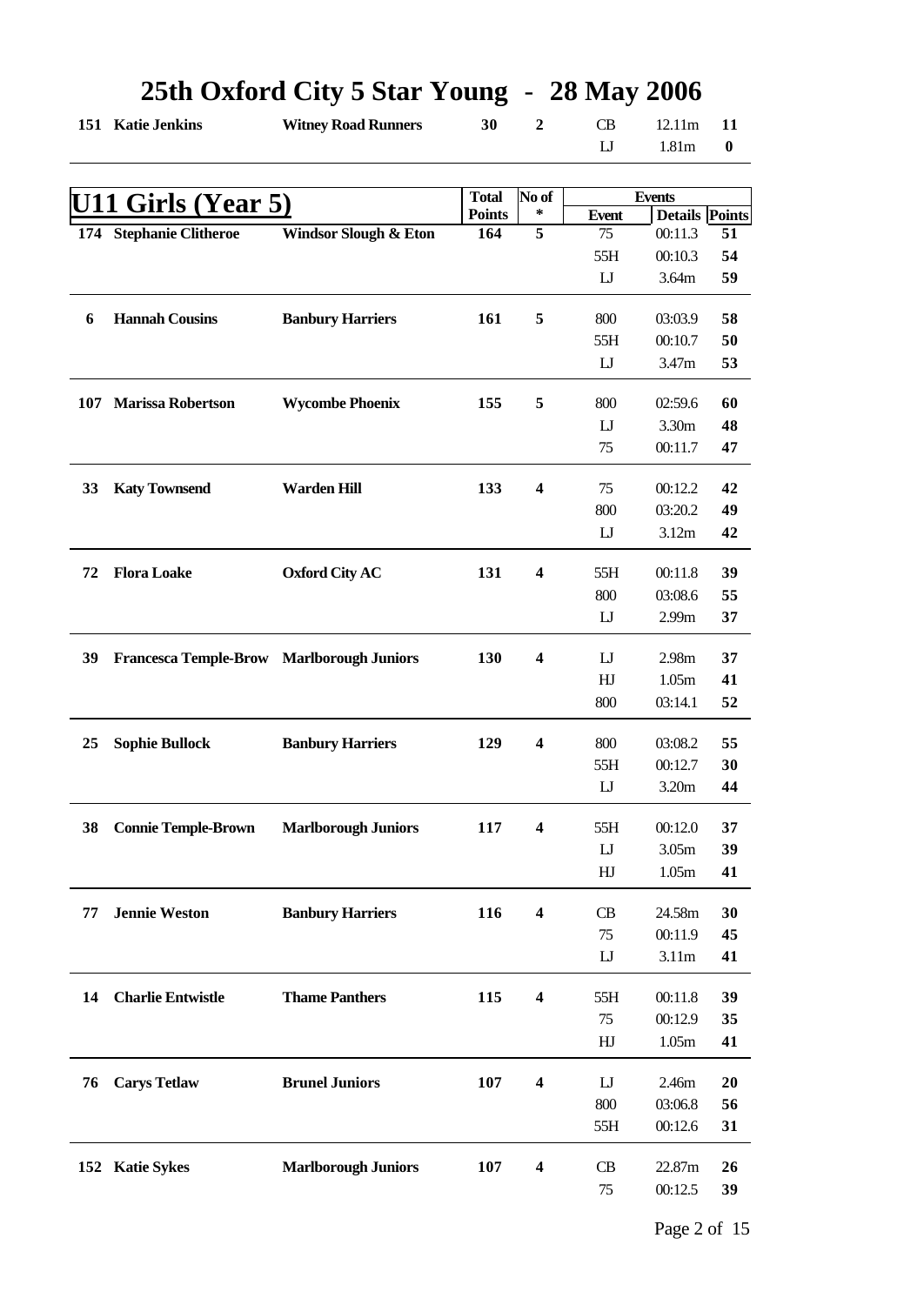|              |                        | $20$ the UA of the UV of $\frac{1}{2}$ |     |                         | $\boldsymbol{z}$ with $\boldsymbol{y}$ $\boldsymbol{z}$ vith |                   |                  |
|--------------|------------------------|----------------------------------------|-----|-------------------------|--------------------------------------------------------------|-------------------|------------------|
|              | 152 Katie Sykes        | <b>Marlborough Juniors</b>             | 107 | $\boldsymbol{4}$        | 55H                                                          | 00:11.5           | 42               |
|              | 128 Natalie Steinhouse | <b>Highgate Harriers</b>               | 105 | $\boldsymbol{4}$        | 800                                                          | 03:31.3           | 44               |
|              |                        |                                        |     |                         | $\mathbf{L}$                                                 | 2.74m             | 29               |
|              |                        |                                        |     |                         | 75                                                           | 00:13.2           | 32               |
|              | 103 Sarah Biegel       | <b>Banbury Harriers</b>                | 104 | $\boldsymbol{4}$        | 800                                                          | 03:05.6           | 57               |
|              |                        |                                        |     |                         | $\mathbf{L}$                                                 | 2.07m             | 7                |
|              |                        |                                        |     |                         | 75                                                           | 00:12.4           | 40               |
|              |                        |                                        |     |                         |                                                              |                   |                  |
|              | 136 Megan Hawkes       | <b>Thame Panthers</b>                  | 102 | $\boldsymbol{4}$        | 75                                                           | 00:12.3           | 41               |
|              |                        |                                        |     |                         | 55H<br>$\mathbf{L}$                                          | 00:11.9<br>2.55m  | 38<br>23         |
|              |                        |                                        |     |                         |                                                              |                   |                  |
| $\mathbf{3}$ | <b>Eloise Woodford</b> | <b>Andover AC</b>                      | 96  | $\overline{\mathbf{4}}$ | 75                                                           | 00:12.5           | 39               |
|              |                        |                                        |     |                         | $\mathbf{L}$                                                 | 3.00 <sub>m</sub> | 38               |
|              |                        |                                        |     |                         | 55H                                                          | 00:13.8           | 19               |
| 59           | <b>Elissa Clark</b>    | <b>Oxford City AC</b>                  | 94  | $\mathbf{3}$            | 75                                                           | 00:12.7           | 37               |
|              |                        |                                        |     |                         | 800                                                          | 03:07.4           | 56               |
|              |                        |                                        |     |                         | $\mathbf{L}$                                                 | 1.92m             | $\mathbf{1}$     |
|              |                        |                                        |     |                         |                                                              |                   |                  |
| 44           | <b>Betsy Creak</b>     | <b>Combe Primary School</b>            | 92  | 3                       | $_{\rm L}$                                                   | 2.57m             | 23               |
|              |                        |                                        |     |                         | 75                                                           | 00:13.0           | 34               |
|              |                        |                                        |     |                         | 55H                                                          | 00:12.2           | 35               |
| 35           | Gemma Seaman           | <b>Witney Road Runners</b>             | 88  | $\mathbf{3}$            | 800                                                          | 03:29.0           | 45               |
|              |                        |                                        |     |                         | 75                                                           | 00:13.4           | 30               |
|              |                        |                                        |     |                         | CB                                                           | 14.10m            | 13               |
|              |                        |                                        |     |                         |                                                              |                   |                  |
|              | 111 Harriet Walters    | <b>Wycombe Phoenix</b>                 | 87  | $\mathbf{3}$            | 75                                                           | 00:11.9           | 45               |
|              |                        |                                        |     |                         | CB                                                           | 15.40m            | 14               |
|              |                        |                                        |     |                         | $\mathbf{L}$                                                 | 2.72m             | 28               |
| 19           | <b>Jasmine Finlay</b>  | <b>Milton Keynes</b>                   | 66  | $\mathbf{3}$            | $_{\rm L}$                                                   |                   |                  |
|              |                        |                                        |     |                         | 75                                                           |                   |                  |
|              |                        |                                        |     |                         | 800                                                          | 02:46.9           | 66               |
| 159          | <b>Orla Welby</b>      | <b>Bicester AC</b>                     | 64  | $\boldsymbol{2}$        | CB                                                           | 15.32m            | 14               |
|              |                        |                                        |     |                         | 75                                                           | 00:12.6           | 38               |
|              |                        |                                        |     |                         | $\mathbf{U}$                                                 | 2.24m             | 12               |
|              |                        |                                        |     |                         |                                                              |                   |                  |
| 79           | <b>Ella Mc Kenzie</b>  | <b>Highgate Harriers</b>               | 53  | $\boldsymbol{2}$        | 75                                                           | 00:13.4           | 30               |
|              |                        |                                        |     |                         | 55H                                                          | 00:13.4           | 23               |
|              |                        |                                        |     |                         | CB                                                           | 0.00m             | $\boldsymbol{0}$ |
|              | 154 Freya Stenner      | <b>Andover AC</b>                      | 32  | $\mathbf{1}$            | $_{\text{LJ}}$                                               | 1.59m             | $\boldsymbol{0}$ |
|              |                        |                                        |     |                         | CB                                                           | 9.41m             | 8                |
|              |                        |                                        |     |                         | 75                                                           | 00:14.0           | 24               |
| 81           | Yara Altuhafi          | <b>Highgate Harriers</b>               | 25  | $\mathbf{1}$            | CB                                                           | 10.39m            | $\boldsymbol{9}$ |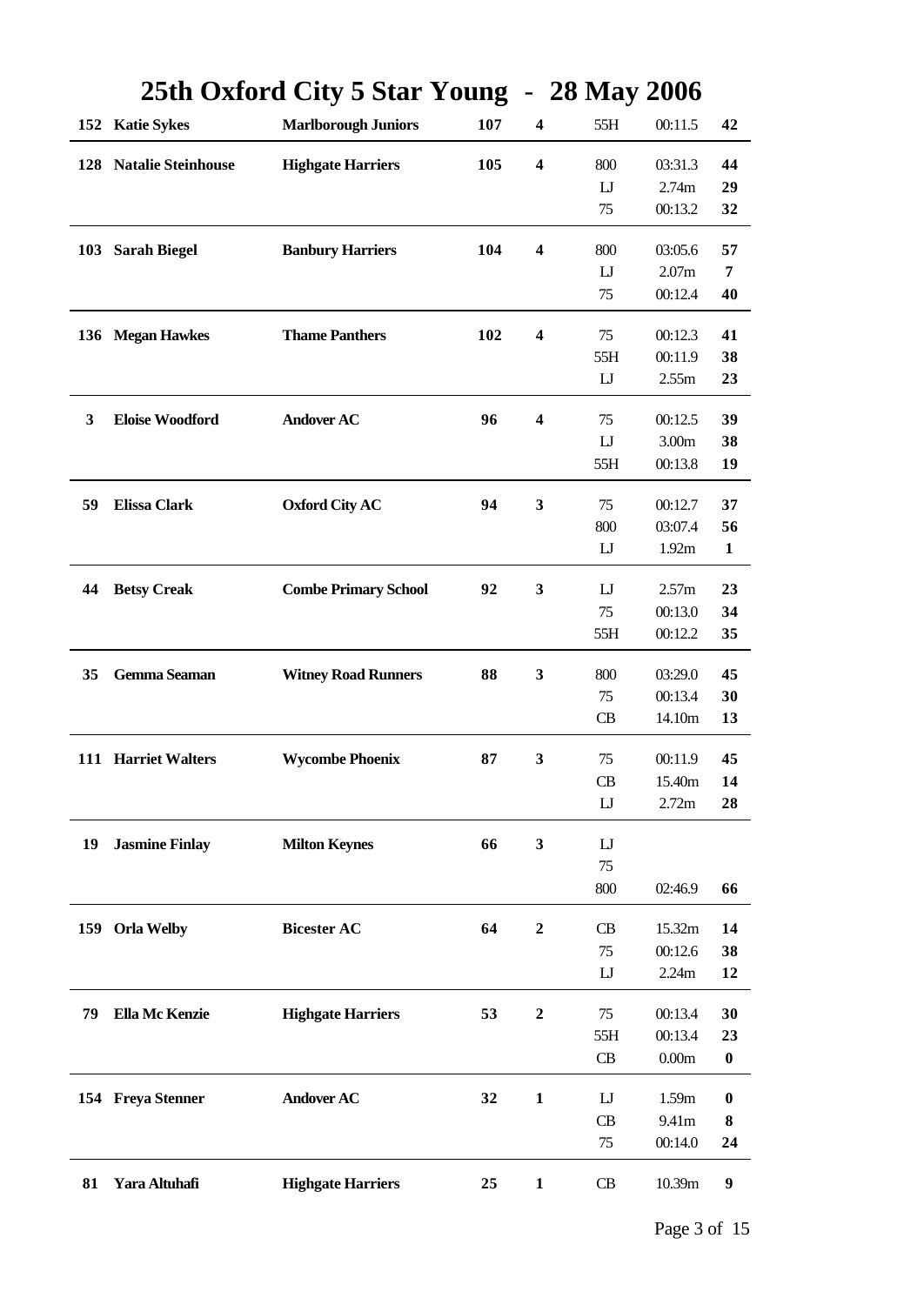| 81 | Yara Altuhafi                             | <b>Highgate Harriers</b>    | $- - - - -$<br>25 | $\mathbf{1}$            | 75<br>55H              | 00:14.8<br>00:17.2    | 16<br>$\boldsymbol{0}$ |
|----|-------------------------------------------|-----------------------------|-------------------|-------------------------|------------------------|-----------------------|------------------------|
|    |                                           |                             |                   |                         |                        |                       |                        |
|    | U12 Girls (Year 6)                        |                             | <b>Total</b>      | No of                   |                        | <b>Events</b>         |                        |
|    |                                           |                             | <b>Points</b>     | ∗                       | <b>Event</b>           | <b>Details Points</b> |                        |
|    | 190 Bianca Thompson-Philli Brunel Juniors |                             | 208               | $\overline{5}$          | 200                    | 00:30.2               | 64                     |
|    |                                           |                             |                   |                         | 100                    | 00:14.0               | 73                     |
|    |                                           |                             |                   |                         | $\mathbf{L}$           | 4.01 <sub>m</sub>     | 71                     |
|    | 183 Alison Witts                          | <b>Marlborough Juniors</b>  | 206               | 5                       | HJ                     | 1.35m                 | 71                     |
|    |                                           |                             |                   |                         | $\mathbf{L}$           | 4.00m                 | 71                     |
|    |                                           |                             |                   |                         | 800                    | 02:51.5               | 64                     |
|    | 137 Leanne Spurway                        | <b>White Horse Harriers</b> | 188               | 5                       | 70H                    | 00:14.7               | 61                     |
|    |                                           |                             |                   |                         | 100                    | 00:14.2               | 69                     |
|    |                                           |                             |                   |                         | $\mathbf{L}$           | 3.61m                 | 58                     |
| 31 | <b>Verity Shayler</b>                     | <b>Witney Road Runners</b>  | 184               | 5                       | $\mathbf{L}$           | 3.59m                 | 57                     |
|    |                                           |                             |                   |                         | 200                    | 00:30.1               | 64                     |
|    |                                           |                             |                   |                         | 100                    | 00:14.5               | 63                     |
| 65 |                                           |                             |                   | 5                       |                        |                       |                        |
|    | <b>Demi Barrance</b>                      | <b>Brunel Juniors</b>       | 170               |                         | HJ                     | 1.05m                 | 41                     |
|    |                                           |                             |                   |                         | 800<br>70H             | 03:13.4<br>00:13.2    | 53<br>76               |
|    |                                           |                             |                   |                         |                        |                       |                        |
| 41 | <b>Jenny Probyn</b>                       | <b>Forest of Dean AC</b>    | 170               | 5                       | 200                    | 00:30.9               | 60                     |
|    |                                           |                             |                   |                         | $\mathbf{L}\mathbf{J}$ | 3.46m                 | 53                     |
|    |                                           |                             |                   |                         | 100                    | 00:14.8               | 57                     |
| 94 | <b>Grace Youell</b>                       | Vale of Aylesbury AC        | 157               | 5                       | 100                    | 00:16.0               | 41                     |
|    |                                           |                             |                   |                         | 800                    | 02:52.8               | 63                     |
|    |                                           |                             |                   |                         | $\mathbf{L}$           | 3.45m                 | 53                     |
|    | 118 Millie Dobinson                       | <b>Andover AC</b>           | 153               | 5                       | HJ                     | 1.10m                 | 46                     |
|    |                                           |                             |                   |                         | 800                    | 03:08.8               | 55                     |
|    |                                           |                             |                   |                         | 200                    | 00:32.6               | 52                     |
|    | 100 Imogen Clarke                         | <b>Oxford City AC</b>       | 152               | 5                       | $\mathbf{L}$           | 3.31 <sub>m</sub>     | 48                     |
|    |                                           |                             |                   |                         | 800                    | 03:28.3               | 45                     |
|    |                                           |                             |                   |                         | 70H                    | 00:14.9               | 59                     |
|    | 114 Madeline Price                        | <b>Oxford City AC</b>       | 144               | 4                       | 800                    | 02:59.4               | 60                     |
|    |                                           |                             |                   |                         | 100                    | 00:15.8               | 43                     |
|    |                                           |                             |                   |                         | $\mathbf{L}$           | 3.10m                 | 41                     |
|    |                                           |                             |                   |                         |                        |                       |                        |
| 7  | <b>Ellora Milsom</b>                      | <b>Andover AC</b>           | 143               | $\overline{\mathbf{4}}$ | 200                    | 00:33.7               | 46                     |
|    |                                           |                             |                   |                         | $\mathbf{L}$           | 2.89m                 | 34                     |
|    |                                           |                             |                   |                         | 800                    | 02:53.2               | 63                     |
|    | 104 Sophie Biegel                         | <b>Banbury Harriers</b>     | 143               | $\overline{\mathbf{4}}$ | $\mathbf{L}$           | 2.83m                 | 32                     |
|    |                                           |                             |                   |                         | 200                    | 00:32.2               | 54                     |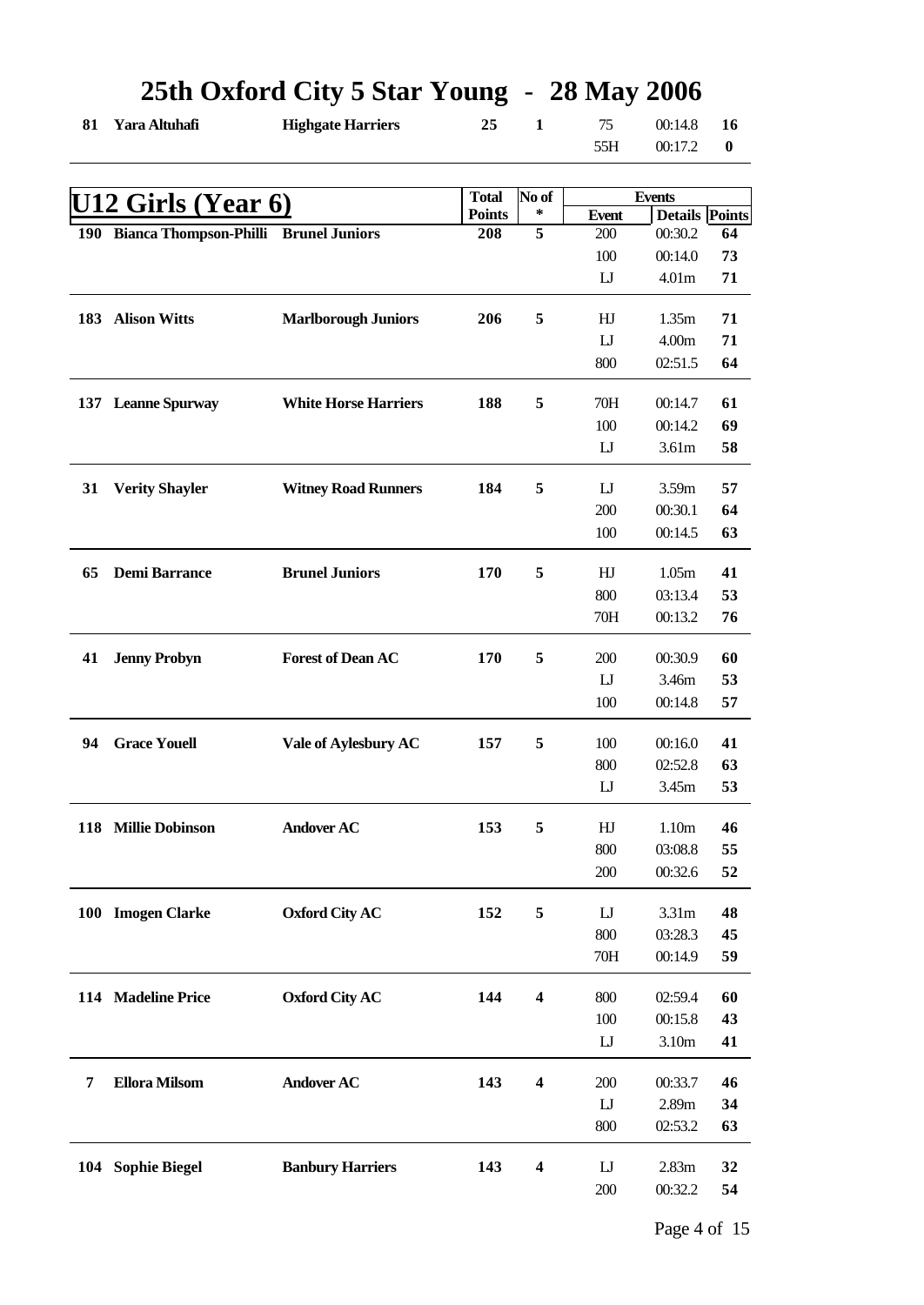|            |                         | $25$ th Oarol a Chy $5$ Dial Toung |     |                         | $\boldsymbol{\mu}$ in $\boldsymbol{\mu}$ $\boldsymbol{\mu}$ $\boldsymbol{\nu}$ in $\boldsymbol{\mu}$ |         |    |
|------------|-------------------------|------------------------------------|-----|-------------------------|------------------------------------------------------------------------------------------------------|---------|----|
|            | 104 Sophie Biegel       | <b>Banbury Harriers</b>            | 143 | $\boldsymbol{4}$        | 70H                                                                                                  | 00:15.1 | 57 |
| 189        | <b>Monique Downier</b>  | <b>Brunel Juniors</b>              | 142 | $\overline{\mathbf{4}}$ | 100                                                                                                  | 00:15.1 | 51 |
|            |                         |                                    |     |                         | 200                                                                                                  | 00:32.5 | 52 |
|            |                         |                                    |     |                         | $\mathbf{L}$                                                                                         | 3.04m   | 39 |
| 143        | <b>Samantha Roberts</b> | <b>Forest of Dean AC</b>           | 137 | $\boldsymbol{4}$        | 800                                                                                                  | 02:44.8 | 67 |
|            |                         |                                    |     |                         | HJ                                                                                                   | 1.15m   | 51 |
|            |                         |                                    |     |                         | 70H                                                                                                  | 00:18.9 | 19 |
|            | 108 Jodie Major         | <b>White Horse Harriers</b>        | 122 | 4                       | $\mathbf{L}$                                                                                         | 3.04m   | 39 |
|            |                         |                                    |     |                         | 100                                                                                                  | 00:16.5 | 36 |
|            |                         |                                    |     |                         | SP                                                                                                   | 5.65m   | 47 |
|            |                         |                                    |     |                         |                                                                                                      |         |    |
| 46         | Emma O'Hara             | <b>Radley AC</b>                   | 119 | $\overline{\mathbf{4}}$ | 100                                                                                                  | 00:16.3 | 38 |
|            |                         |                                    |     |                         | <b>SP</b>                                                                                            | 5.58m   | 46 |
|            |                         |                                    |     |                         | $\mathbf{U}$                                                                                         | 2.92m   | 35 |
| 98         | <b>Lydia Harris</b>     | <b>Oxford City AC</b>              | 119 | $\boldsymbol{4}$        | 800                                                                                                  | 03:21.5 | 49 |
|            |                         |                                    |     |                         | 70H                                                                                                  | 00:17.5 | 33 |
|            |                         |                                    |     |                         | $\mathbf{L}\mathbf{J}$                                                                               | 2.99m   | 37 |
| 84         | <b>Jessica Archer</b>   | <b>Marlborough Juniors</b>         | 110 | $\overline{\mathbf{4}}$ | 800                                                                                                  | 03:14.2 | 52 |
|            |                         |                                    |     |                         | $\mathbf{L}$                                                                                         | 3.09m   | 41 |
|            |                         |                                    |     |                         | JAV                                                                                                  | 7.24m   | 17 |
|            |                         |                                    |     |                         |                                                                                                      |         |    |
|            | 130 Lorna Adams         | <b>Milton Keynes</b>               | 110 | $\boldsymbol{4}$        | $\mathbf{L}$                                                                                         | 2.64m   | 26 |
|            |                         |                                    |     |                         | 800                                                                                                  | 03:19.3 | 50 |
|            |                         |                                    |     |                         | 200                                                                                                  | 00:36.2 | 34 |
|            | 135 Ellie Wilkins       | <b>Abingdon Amblers AC</b>         | 108 | 3                       | 100                                                                                                  | 00:17.3 | 28 |
|            |                         |                                    |     |                         | 800                                                                                                  | 03:12.5 | 53 |
|            |                         |                                    |     |                         | <b>SP</b>                                                                                            | 3.67m   | 27 |
| 58         | <b>Maninder Sandher</b> | <b>Brunel Juniors</b>              | 103 | 3                       | $\mathbf{L}$                                                                                         | 2.03m   | 5  |
|            |                         |                                    |     |                         | 100                                                                                                  | 00:16.3 | 38 |
|            |                         |                                    |     |                         | 800                                                                                                  | 02:59.1 | 60 |
|            |                         |                                    |     |                         |                                                                                                      |         |    |
| 62         | <b>Ellie Forbes</b>     | <b>Oxford City AC</b>              | 94  | $\mathbf{3}$            | $_{\rm L}$                                                                                           | 2.55m   | 23 |
|            |                         |                                    |     |                         | 70H                                                                                                  | 00:17.4 | 34 |
|            |                         |                                    |     |                         | 200                                                                                                  | 00:35.6 | 37 |
| <b>140</b> | Alicia Workman          | <b>Banbury Harriers</b>            | 92  | 3                       | DT                                                                                                   | 11.42m  | 30 |
|            |                         |                                    |     |                         | 800                                                                                                  | 03:48.  | 36 |
|            |                         |                                    |     |                         | HJ                                                                                                   | 0.90m   | 26 |
| 57         | <b>Sophie Reid</b>      | <b>Marlborough Juniors</b>         | 88  | 3                       | JAV                                                                                                  |         |    |
|            |                         |                                    |     |                         | <b>SP</b>                                                                                            | 3.91m   | 30 |
|            |                         |                                    |     |                         | 800                                                                                                  | 03:02.1 | 58 |
| 66         | <b>Helena French</b>    | <b>Witney Road Runners</b>         | 88  | 3                       | 100                                                                                                  | 00:17.0 | 31 |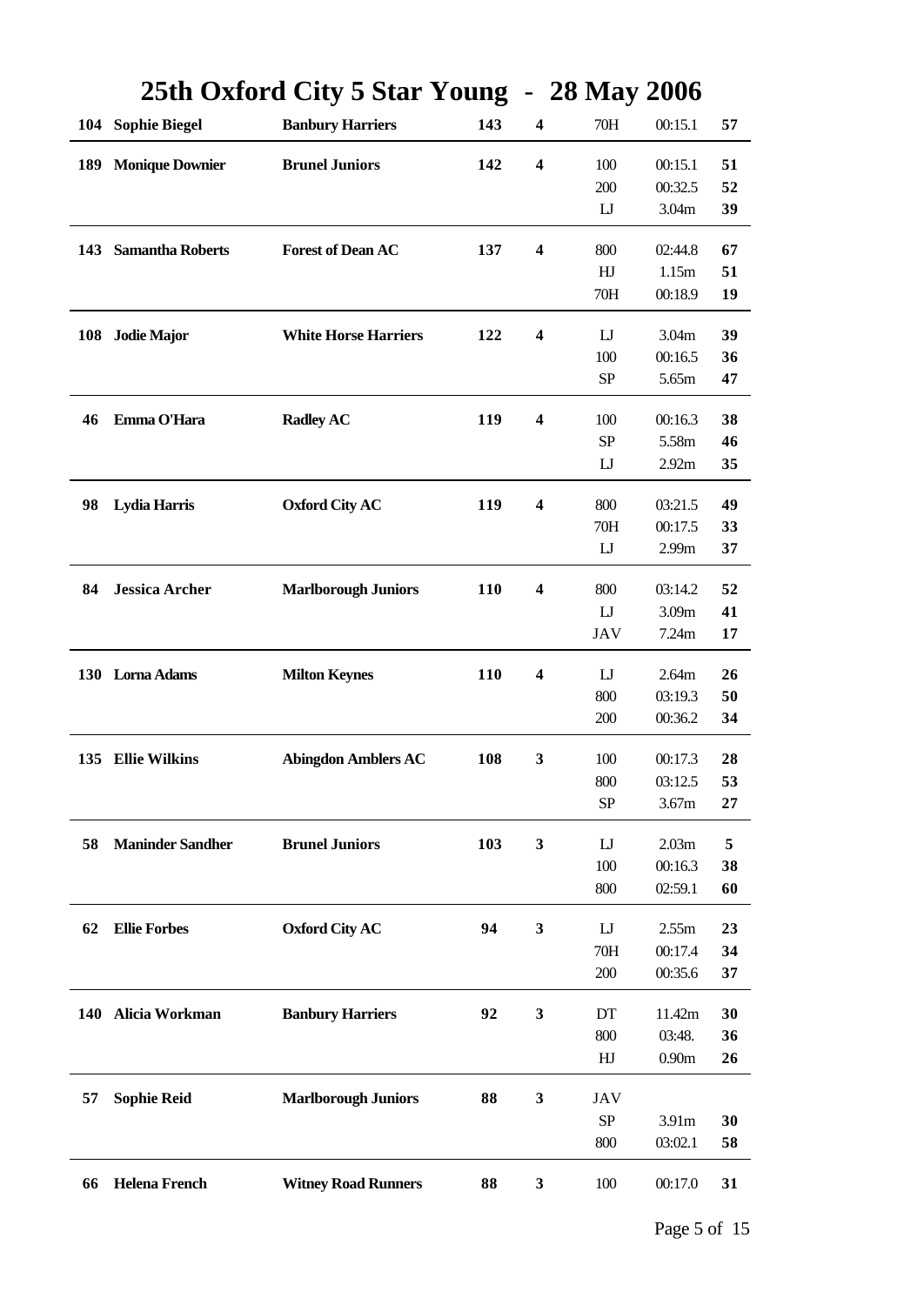| 66 | <b>Helena French</b>  | <b>Witney Road Runners</b> | 88       | 3 | <b>SP</b> | 4.64m             | 37 |
|----|-----------------------|----------------------------|----------|---|-----------|-------------------|----|
|    |                       |                            |          |   |           |                   |    |
|    |                       |                            |          |   | IJ        | 2.47m             | 20 |
|    |                       |                            |          |   |           |                   |    |
| 20 | <b>Helen Oldham</b>   | <b>Bicester AC</b>         | 86       | 3 | IJ        | 2.88m             | 34 |
|    |                       |                            |          |   | DT        | 7.37 <sub>m</sub> | 17 |
|    |                       |                            |          |   | 100       | 00:16.6           | 35 |
| 89 | <b>Bethany Newman</b> | <b>Brunel Juniors</b>      | 86       | 3 | IJ        | 2.77m             | 30 |
|    |                       |                            |          |   |           |                   |    |
|    |                       |                            |          |   | 200       | 00:37.9           | 25 |
|    |                       |                            |          |   | 100       | 00:17.0           | 31 |
| 26 | <b>Abbie Bullock</b>  | <b>Banbury Harriers</b>    | $\bf{0}$ | 1 | 800       |                   |    |
|    |                       |                            |          |   | <b>SP</b> |                   | 0  |
|    |                       |                            |          |   |           |                   |    |
|    |                       |                            |          |   | HJ        |                   |    |

|    | <u>13 Girls (Year 7)</u>    |                            | <b>Total</b>  | No of                   |                        | <b>Events</b>         |    |
|----|-----------------------------|----------------------------|---------------|-------------------------|------------------------|-----------------------|----|
|    |                             |                            | <b>Points</b> | ∗                       | <b>Event</b>           | <b>Details Points</b> |    |
| 88 | <b>Georgina Wilcox</b>      | <b>Brunel Juniors</b>      | 218           | $\overline{5}$          | IJ                     | 3.75m                 | 63 |
|    |                             |                            |               |                         | 100                    | 00:14.2               | 69 |
|    |                             |                            |               |                         | 70H                    | 00:12.2               | 86 |
| 11 | <b>Emily Carstairs</b>      | <b>Oxford City AC</b>      | 218           | 5                       | 800                    | 02:38.1               | 70 |
|    |                             |                            |               |                         | $\mathbf{L}$           | 4.11m                 | 72 |
|    |                             |                            |               |                         | 200                    | 00:27.8               | 76 |
| 9  | <b>Emily Moore</b>          | <b>Oxford City AC</b>      | 203           | 5                       | $_{\text{LJ}}$         | 4.03m                 | 71 |
|    |                             |                            |               |                         | 100                    | 00:14.                | 73 |
|    |                             |                            |               |                         | HJ                     | 1.23m                 | 59 |
| 60 | <b>Grace Taylor</b>         | <b>Radley AC</b>           | 200           | 5                       | HJ                     | 1.41m                 | 76 |
|    |                             |                            |               |                         | <b>JAV</b>             | 12.34m                | 34 |
|    |                             |                            |               |                         | 70H                    | 00:11.8               | 90 |
| 69 | <b>Ellie Clarke-Jacques</b> | <b>Oxford City AC</b>      | 178           | 5                       | HJ                     | 1.05m                 | 41 |
|    |                             |                            |               |                         | 100                    | 00:14.3               | 67 |
|    |                             |                            |               |                         | 800                    | 02:38.8               | 70 |
|    | 191 Rachel Sykes            | <b>Marlborough Juniors</b> | 170           | 5                       | 800                    | 02:40.1               | 69 |
|    |                             |                            |               |                         | 200                    | 00:30.7               | 61 |
|    |                             |                            |               |                         | DT                     | 13.91m                | 40 |
|    | 147 Lottie Norton           | <b>Oxford City AC</b>      | 161           | 4                       | 200                    | 00:31.6               | 57 |
|    |                             |                            |               |                         | $\mathbf{L}\mathbf{J}$ | 3.33m                 | 49 |
|    |                             |                            |               |                         | 100                    | 00:14.9               | 55 |
| 17 | <b>Amy Cooper</b>           | <b>Oxford City AC</b>      | 149           | $\overline{\mathbf{4}}$ | 100                    | 00:14.7               | 59 |
|    |                             |                            |               |                         | 70H                    | 00:14.9               | 59 |
|    |                             |                            |               |                         | $\mathbf{U}$           | 2.81 <sub>m</sub>     | 31 |
| 10 | <b>Claire Seymour</b>       | <b>Andover AC</b>          | 138           | $\overline{\mathbf{4}}$ | 70H                    | 00:15.3               | 55 |
|    |                             |                            |               |                         | $\mathbf{L}$           | 3.25m                 | 46 |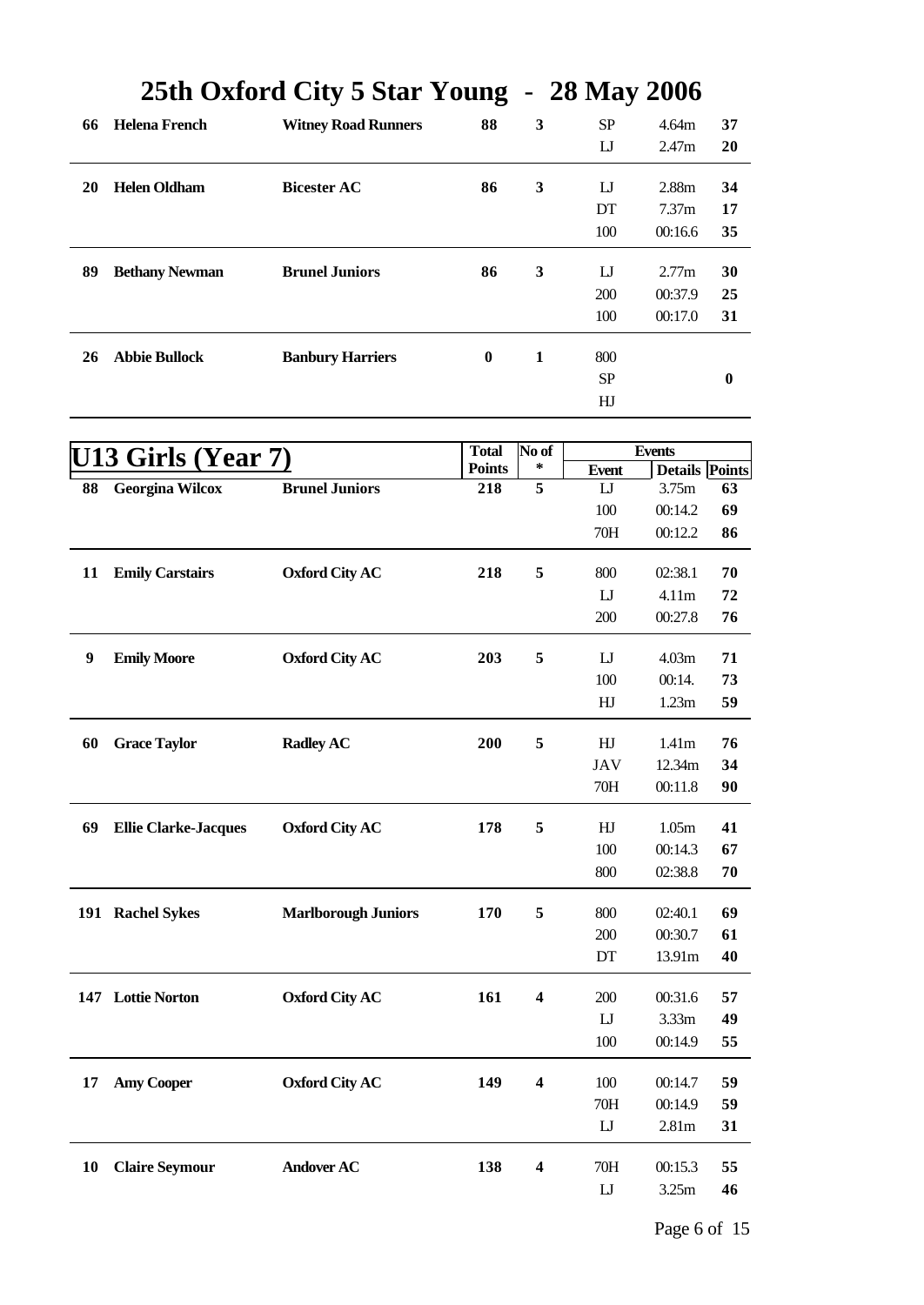|              |                            | $20$ the UA of the UV of $\frac{1}{2}$ |               |                         | $\boldsymbol{z}$ with $\boldsymbol{y}$ $\boldsymbol{z}$ vith |                       |    |
|--------------|----------------------------|----------------------------------------|---------------|-------------------------|--------------------------------------------------------------|-----------------------|----|
| <b>10</b>    | <b>Claire Seymour</b>      | <b>Andover AC</b>                      | 138           | $\boldsymbol{4}$        | JAV                                                          | 13.06m                | 37 |
|              | 164 Caitlin Taylor         | <b>Andover AC</b>                      | 136           | $\boldsymbol{4}$        | 200                                                          | 00:33.9               | 45 |
|              |                            |                                        |               |                         | $_{\text{LJ}}$                                               | 3.28m                 | 47 |
|              |                            |                                        |               |                         | 100                                                          | 00:15.7               | 44 |
|              |                            |                                        |               |                         |                                                              |                       |    |
|              | 141 Amy-Jane Cotter        | <b>Highgate Harriers</b>               | 120           | 3                       | 70H                                                          |                       |    |
|              |                            |                                        |               |                         | 800                                                          | 02:58.0               | 61 |
|              |                            |                                        |               |                         | $\mathbf{L}$                                                 | 3.64m                 | 59 |
|              | 101 Frances Cross          | <b>Forest of Dean AC</b>               | 115           | 3                       | $_{\text{LJ}}$                                               | 2.70m                 | 28 |
|              |                            |                                        |               |                         | <b>JAV</b>                                                   | 13.18m                | 37 |
|              |                            |                                        |               |                         | 800                                                          | 03:18.5               | 50 |
|              | 117 Laura Clark            | <b>Witney Road Runners</b>             | 114           | $\mathbf{3}$            | $\mathbf{L}$                                                 |                       |    |
|              |                            |                                        |               |                         | 200                                                          | 00:31.1               | 59 |
|              |                            |                                        |               |                         | 100                                                          | 00:14.9               | 55 |
|              |                            |                                        |               |                         |                                                              |                       |    |
| 83           | Shaska Bain                | <b>Highgate Harriers</b>               | 49            | $\mathbf{1}$            | 100                                                          |                       |    |
|              |                            |                                        |               |                         | 70H                                                          | 00:17.6               | 32 |
|              |                            |                                        |               |                         | <b>JAV</b>                                                   | 7.43m                 | 17 |
|              |                            |                                        |               |                         |                                                              |                       |    |
|              | <u> U14 Girls (Year 8)</u> |                                        | <b>Total</b>  | No of                   |                                                              | <b>Events</b>         |    |
|              |                            |                                        | <b>Points</b> | ∗                       | <b>Event</b>                                                 | <b>Details Points</b> |    |
| $\mathbf{1}$ | Rebecca Littlewood         | <b>Oxford City AC</b>                  | 223           | $\overline{5}$          | 100                                                          | 00:13.2               | 81 |
|              |                            |                                        |               |                         | $\mathbf{U}$                                                 | 4.56m                 | 76 |
|              |                            |                                        |               |                         | HJ                                                           | 1.30m                 | 66 |
| 85           | <b>Sarah Dutton</b>        | <b>Radley AC</b>                       | 219           | 5                       | $_{\rm L}$                                                   | 4.32m                 | 74 |
|              |                            |                                        |               |                         | HJ                                                           | 1.45m                 | 78 |
|              |                            |                                        |               |                         | 100                                                          | 00:14.3               | 67 |
|              | 138 Eucalypta Bradley      | <b>Highgate Harriers</b>               | 217           | 5                       | IJ                                                           | 3.99m                 | 70 |
|              |                            |                                        |               |                         | 75H                                                          | 00:13.4               | 74 |
|              |                            |                                        |               |                         | ${\rm SP}$                                                   | 8.57m                 | 73 |
|              |                            |                                        |               |                         |                                                              |                       |    |
| 93           | <b>Daneille Horner</b>     | <b>Andover AC</b>                      | 189           | 5                       | 75H                                                          | 00:14.3               | 65 |
|              |                            |                                        |               |                         | 100                                                          | 00:15.0               | 53 |
|              |                            |                                        |               |                         | HJ                                                           | 1.35m                 | 71 |
| 90           | <b>Ashley Newman</b>       | <b>Brunel Juniors</b>                  | 172           | $\overline{\mathbf{4}}$ | DT                                                           | 18.58m                | 59 |
|              |                            |                                        |               |                         | 100                                                          | 00:14.6               | 61 |
|              |                            |                                        |               |                         | SP                                                           | 6.11m                 | 52 |
|              |                            |                                        |               |                         |                                                              |                       |    |
|              | 112 Rosie Kingston         | <b>Bicester AC</b>                     | 167           | $\boldsymbol{4}$        | 200                                                          | 00:30.9               | 60 |
|              |                            |                                        |               |                         | 100                                                          | 00:15.1               | 51 |
|              |                            |                                        |               |                         | $_{\text{LJ}}$                                               | 3.54m                 | 56 |
|              | 181 Alexandra Sweeney      | <b>Bicester AC</b>                     | 158           | $\boldsymbol{4}$        | IJ                                                           | 3.71m                 | 61 |
|              |                            |                                        |               |                         | 100                                                          | 00:14.6               | 61 |
|              |                            |                                        |               |                         | $\mathop{\rm DT}\nolimits$                                   | 12.90m                | 36 |
|              |                            |                                        |               |                         |                                                              |                       |    |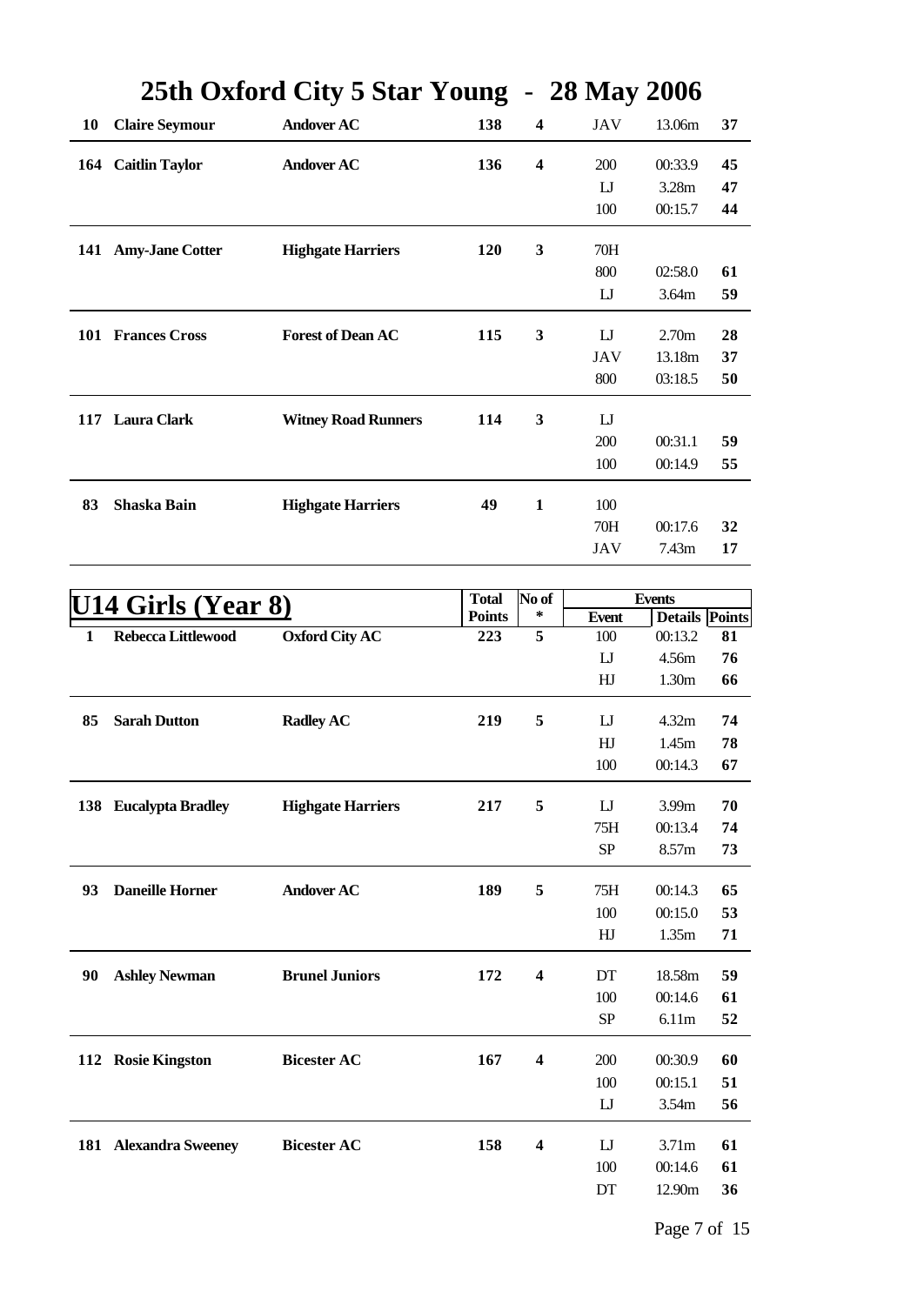| 55  | <b>Hannah Warne</b>      | <b>White Horse Harriers</b> | 154 | $\boldsymbol{4}$        | DT             | 13.13m            | 37 |
|-----|--------------------------|-----------------------------|-----|-------------------------|----------------|-------------------|----|
|     |                          |                             |     |                         | 800            | 03:04.6           | 57 |
|     |                          |                             |     |                         | 200            | 00:30.9           | 60 |
|     | 161 Caroline Jenkins     | <b>Witney Road Runners</b>  | 151 | $\overline{\mathbf{4}}$ | <b>SP</b>      | 5.64m             | 47 |
|     |                          |                             |     |                         | 200            | 00:33.1           | 49 |
|     |                          |                             |     |                         | $_{\text{L}}$  | 3.52m             | 55 |
| 18  | <b>Charlotte Edwards</b> | <b>Oxford City AC</b>       | 141 | $\overline{\mathbf{4}}$ | SP             | 4.01 <sub>m</sub> | 31 |
|     |                          |                             |     |                         | 100            | 00:15.1           | 51 |
|     |                          |                             |     |                         | 200            | 00:31.2           | 59 |
|     |                          |                             |     |                         |                |                   |    |
| 165 | <b>Cloudy Carnegie</b>   | <b>Oxford City AC</b>       | 116 | 3                       | 800            | 03:15.7           | 52 |
|     |                          |                             |     |                         | <b>JAV</b>     | 8.78m             | 20 |
|     |                          |                             |     |                         | $_{\text{LJ}}$ | 3.19m             | 44 |
| 134 | <b>Mary Beadle</b>       | <b>Bicester AC</b>          | 115 | $\mathbf{3}$            | HJ             |                   |    |
|     |                          |                             |     |                         | 800            | 03:10.3           | 54 |
|     |                          |                             |     |                         | 100            | 00:14.6           | 61 |
| 61  | <b>Shannen Cullen</b>    | <b>Oxford City AC</b>       | 110 | $\mathbf{3}$            | 100            | 00:15.8           | 43 |
|     |                          |                             |     |                         | SP             | 2.95m             | 20 |
|     |                          |                             |     |                         |                |                   |    |
|     |                          |                             |     |                         | 800            | 03:24.4           | 47 |

|     | U15 Girls (Year 9)     |                            | <b>Total</b>  | No of                   |                | <b>Events</b> |                       |
|-----|------------------------|----------------------------|---------------|-------------------------|----------------|---------------|-----------------------|
|     |                        |                            | <b>Points</b> | ∗                       | <b>Event</b>   |               | <b>Details Points</b> |
| 185 | <b>Alice Parsons</b>   | <b>Witney Road Runners</b> | 230           | 5                       | 100            | 00:13.7       | 76                    |
|     |                        |                            |               |                         | HJ             | 1.40m         | 76                    |
|     |                        |                            |               |                         | 200            | 00:27.4       | 78                    |
| 63  | <b>Katherine Smith</b> | <b>Witney Road Runners</b> | 211           | 5                       | IJ             | 3.90m         | 68                    |
|     |                        |                            |               |                         | 200            | 00:28.2       | 74                    |
|     |                        |                            |               |                         | 800            | 02:41.8       | 69                    |
| 119 | <b>Lucy Dobinson</b>   | <b>Andover AC</b>          | 207           | 5                       | H <sub>J</sub> | 1.35m         | 71                    |
|     |                        |                            |               |                         | 200            | 00:30.4       | 63                    |
|     |                        |                            |               |                         | IJ             | 4.21m         | 73                    |
| 160 | <b>Roisin Welby</b>    | <b>Bicester AC</b>         | 159           | $\overline{\mathbf{4}}$ | 200            | 00:32.0       | 55                    |
|     |                        |                            |               |                         | $_{\rm LI}$    | 3.41m         | 51                    |
|     |                        |                            |               |                         | 100            | 00:15.0       | 53                    |
| 158 | Hanna Williams         | <b>Highgate Harriers</b>   | 142           | 3                       | 100            | 00:15.6       | 45                    |
|     |                        |                            |               |                         | 200            | 00:33.0       | 50                    |
|     |                        |                            |               |                         | <b>JAV</b>     | 15.57m        | 47                    |
| 146 | <b>Sophie Evans</b>    | <b>Oxford City AC</b>      | 97            | $\mathbf{2}$            | JAV            | 7.90m         | 18                    |
|     |                        |                            |               |                         | $_{\text{LJ}}$ | 3.19m         | 44                    |
|     |                        |                            |               |                         | 100            | 00:16.6       | 35                    |
|     |                        |                            |               |                         |                |               |                       |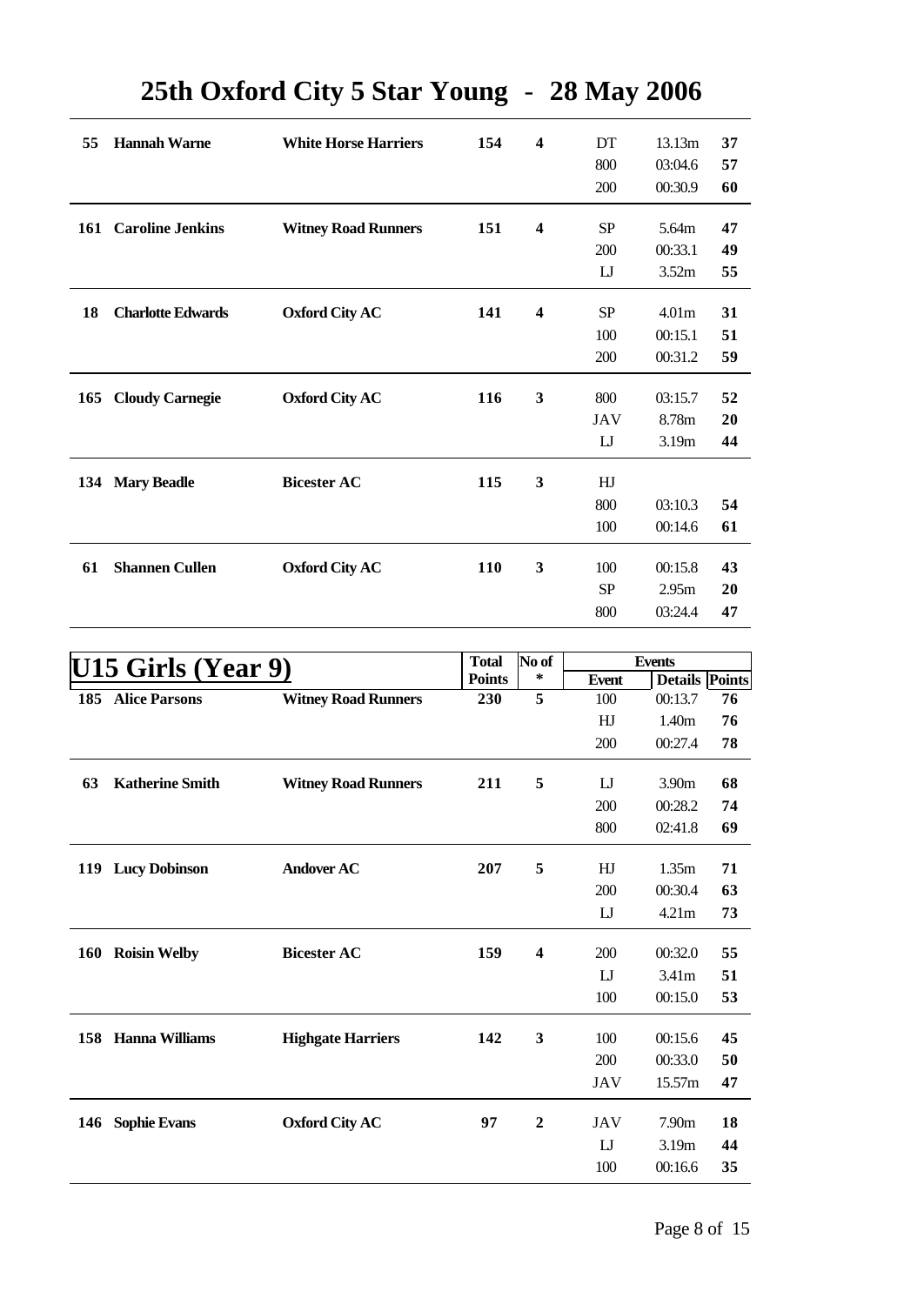|     | U10 Boys (Year 4)          |                            | <b>Total</b>  | No of                   |                | <b>Events</b>         |    |
|-----|----------------------------|----------------------------|---------------|-------------------------|----------------|-----------------------|----|
|     |                            |                            | <b>Points</b> | ∗                       | <b>Event</b>   | <b>Details Points</b> |    |
|     | 121 Redford Curtis         | <b>Bicester AC</b>         | 141           | $\overline{5}$          | 75             | 00:11.9               | 45 |
|     |                            |                            |               |                         | CB             | 36.73m                | 54 |
|     |                            |                            |               |                         | 55H            | 00:11.5               | 42 |
|     |                            |                            |               |                         |                |                       |    |
| 40  | <b>Mark Eynott</b>         | <b>Forest of Dean AC</b>   | 138           | 5                       | 800            | 03:10.0               | 55 |
|     |                            |                            |               |                         | 75             | 00:11.9               | 45 |
|     |                            |                            |               |                         | $\mathbf{L}$   | 3.02m                 | 38 |
|     | 186 Daniel Lavin           | <b>Highgate Harriers</b>   | 137           | 5                       | 800            | 02:54.8               | 62 |
|     |                            |                            |               |                         | CB             | 22.30m                | 26 |
|     |                            |                            |               |                         | 75             | 00:11.5               | 49 |
|     |                            |                            |               |                         |                |                       |    |
| 180 | <b>Jonah Sweeney</b>       | <b>Bicester AC</b>         | 130           | $\overline{\mathbf{4}}$ | $_{\text{LJ}}$ | 3.12m                 | 42 |
|     |                            |                            |               |                         | 55H            | 00:11.5               | 42 |
|     |                            |                            |               |                         | 75             | 00:11.8               | 46 |
|     |                            |                            |               |                         |                |                       |    |
|     | 188 Nick Reynolds          | <b>St Marys school</b>     | 127           | $\boldsymbol{4}$        | 75             | 00:12.6               | 38 |
|     |                            |                            |               |                         | CB             | 24.50m                | 30 |
|     |                            |                            |               |                         | 800            | 03:00.2               | 59 |
|     |                            |                            |               |                         |                |                       |    |
| 50  | <b>James Rushton</b>       | <b>Leeds City AC</b>       | 125           | 4                       | 55H            | 00:12.1               | 36 |
|     |                            |                            |               |                         | $\mathbf{L}$   | 3.20m                 | 44 |
|     |                            |                            |               |                         | 75             | 00:11.9               | 45 |
|     | 157 Liam Grieveson         | <b>Banbury Harriers</b>    | 114           | $\overline{\mathbf{4}}$ | <b>CB</b>      | 19.57m                | 20 |
|     |                            |                            |               |                         | 55H            | 00:11.8               | 39 |
|     |                            |                            |               |                         | 800            | 03:09.6               | 55 |
|     |                            |                            |               |                         |                |                       |    |
|     | 105 Nathan Long            | <b>Brunel Juniors</b>      | 105           | $\overline{\mathbf{4}}$ | $\mathbf{L}$   | 2.81 <sub>m</sub>     | 31 |
|     |                            |                            |               |                         | CB             | 27.38m                | 36 |
|     |                            |                            |               |                         | 75             | 00:12.6               | 38 |
|     |                            |                            |               |                         |                |                       |    |
|     | 163 Patrick Taylor         | <b>Andover AC</b>          | 99            | 3                       | 75             | 00:13.4               | 30 |
|     |                            |                            |               |                         | CB             | 29.47m                | 40 |
|     |                            |                            |               |                         | 800            | 04:01.3               | 29 |
|     |                            |                            |               |                         |                |                       |    |
|     | 124 Peter Laing            | <b>Highgate Harriers</b>   | 98            | $\mathbf{3}$            | 75             | 00:13.9               | 25 |
|     |                            |                            |               |                         | CB             | 21.48m                | 24 |
|     |                            |                            |               |                         | 800            | 03:22.0               | 49 |
|     |                            | <b>Oxford City AC</b>      | 98            | 3                       | CB             | 18.74m                | 18 |
|     | 167 Lorcan Carnegie        |                            |               |                         | $\mathbf{L}$   | 3.20m                 | 44 |
|     |                            |                            |               |                         |                |                       |    |
|     |                            |                            |               |                         | 75             | 00:12.8               | 36 |
|     | <b>156 William Parsons</b> | <b>Witney Road Runners</b> | 93            | $\mathbf{3}$            | $\mathbf{L}$   | 2.33m                 | 15 |
|     |                            |                            |               |                         | 800            | 03:39.8               | 40 |
|     |                            |                            |               |                         | 75             | 00:12.6               | 38 |
|     |                            |                            |               |                         |                |                       |    |
| 73  | <b>Jessie Lawrence</b>     | <b>Witney Road Runners</b> | 90            | $\mathbf{3}$            | $\mathbf{L}$   | 2.51m                 | 21 |
|     |                            |                            |               |                         |                |                       |    |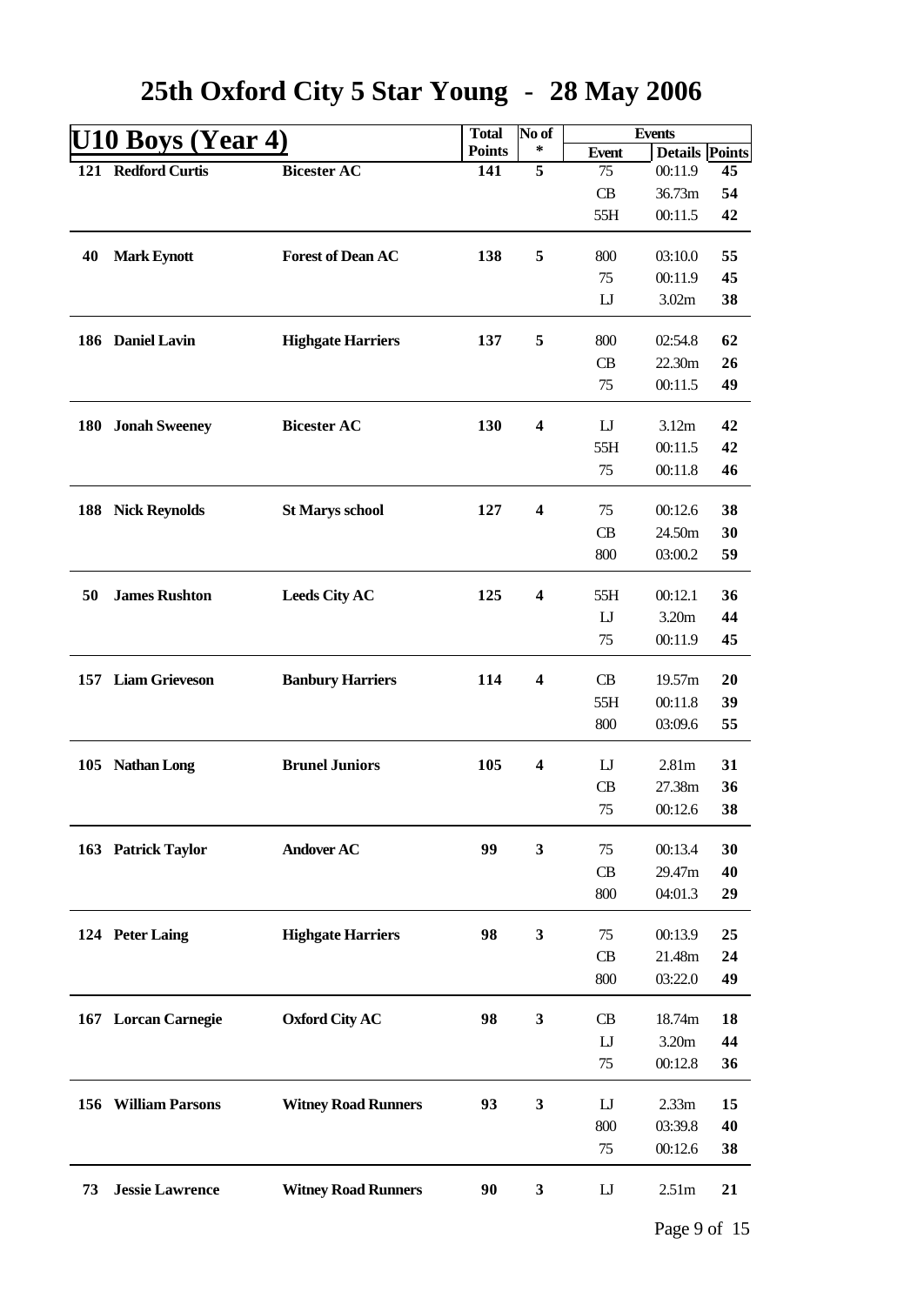|     |                           | 25th Oxford City 5 Star Young – 28 May 2000 |               |                         |                |                       |    |
|-----|---------------------------|---------------------------------------------|---------------|-------------------------|----------------|-----------------------|----|
| 73  | <b>Jessie Lawrence</b>    | <b>Witney Road Runners</b>                  | 90            | 3                       | 75             | 00:13.1               | 33 |
|     |                           |                                             |               |                         | <b>CB</b>      | 27.30m                | 36 |
| 173 | <b>Sam Wallace</b>        | <b>Abingdon Amblers AC</b>                  | 85            | 3                       | 75             | 00:12.4               | 40 |
|     |                           |                                             |               |                         | HJ             | 0.95m                 | 31 |
|     |                           |                                             |               |                         | <b>CB</b>      | 15.48m                | 14 |
|     |                           |                                             |               |                         |                |                       |    |
|     |                           |                                             | <b>Total</b>  | No of                   |                | <b>Events</b>         |    |
|     | U11 Boys (Year 5)         |                                             | <b>Points</b> | ∗                       | <b>Event</b>   | <b>Details</b> Points |    |
| 78  | <b>James Hailstone</b>    | <b>Brunel Juniors</b>                       | 167           | $\overline{5}$          | 800            | 02:46.0               | 67 |
|     |                           |                                             |               |                         | 75             | 00:11.7               | 47 |
|     |                           |                                             |               |                         | $_{\text{LJ}}$ | 3.45m                 | 53 |
| 70  | <b>Joshua Tack</b>        | <b>Oxford City AC</b>                       | 150           | 5                       | $\mathbf{L}$   | 3.04m                 | 39 |
|     |                           |                                             |               |                         | <b>CB</b>      | 30.80m                | 42 |
|     |                           |                                             |               |                         | 800            | 02:40.8               | 69 |
| 52  | <b>James Glover</b>       | <b>White Horse Harriers</b>                 | 150           | 5                       | 75             | 00:12.2               | 42 |
|     |                           |                                             |               |                         | <b>CB</b>      | 32.24m                | 46 |
|     |                           |                                             |               |                         | 800            | 02:55.6               | 62 |
|     |                           |                                             |               |                         |                |                       |    |
| 42  | <b>Tom Holmes-Smith</b>   | <b>Oxford City AC</b>                       | 143           | $\boldsymbol{4}$        | 75             | 00:12.3               | 41 |
|     |                           |                                             |               |                         | 800            | 02:55.6               | 62 |
|     |                           |                                             |               |                         | CB             | 29.34m                | 40 |
|     | 102 Thomas Biegel         | <b>Banbury Harriers</b>                     | 143           | 4                       | 75             | 00:12.3               | 41 |
|     |                           |                                             |               |                         | $\mathbf{L}$   | 3.17m                 | 43 |
|     |                           |                                             |               |                         | 800            | 03:00.2               | 59 |
| 54  | <b>Emnett Thompson</b>    | <b>Forest of Dean AC</b>                    | 141           | $\overline{\mathbf{4}}$ | 800            | 02:46.9               | 66 |
|     |                           |                                             |               |                         | $\mathbf{L}$   | 3.05m                 | 39 |
|     |                           |                                             |               |                         | $75\,$         | 00:12.8               | 36 |
|     |                           | <b>Wycombe Phoenix</b>                      | 141           | $\boldsymbol{4}$        | 75             | 00:12.0               | 44 |
|     | 139 Jack Tame             |                                             |               |                         | 800            | 03:10.0               | 55 |
|     |                           |                                             |               |                         | $_{\text{LJ}}$ | 3.12m                 | 42 |
|     |                           |                                             |               |                         |                |                       |    |
|     | 175 James Wilson          | <b>Banbury Harriers</b>                     | 140           | 4                       | 55H            | 00:10.9               | 48 |
|     |                           |                                             |               |                         | CB             | 33.99m                | 48 |
|     |                           |                                             |               |                         | $\mathbf{L}$   | 3.19m                 | 44 |
|     | 176 Edward Wilson         | <b>Banbury Harriers</b>                     | 133           | $\overline{\mathbf{4}}$ | 55H            | 00:11.0               | 47 |
|     |                           |                                             |               |                         | $\mathbf{L}$   | 2.94m                 | 36 |
|     |                           |                                             |               |                         | CB             | 34.93m                | 50 |
|     | 113 David Calder-la Croix | <b>Highgate Harriers</b>                    | 130           | $\boldsymbol{4}$        | 55H            | 00:10.9               | 48 |
|     |                           |                                             |               |                         | $\mathbf{L}$   | 3.09m                 | 41 |
|     |                           |                                             |               |                         | 75             | 00:12.3               | 41 |
|     |                           |                                             |               |                         |                |                       |    |
| 99  | <b>James O'Callaghan</b>  | <b>Unattached</b>                           | 128           | $\overline{\mathbf{4}}$ | $\mathbf{L}$   | 2.84m                 | 32 |
|     |                           |                                             |               |                         | 75             | 00:12.1               | 43 |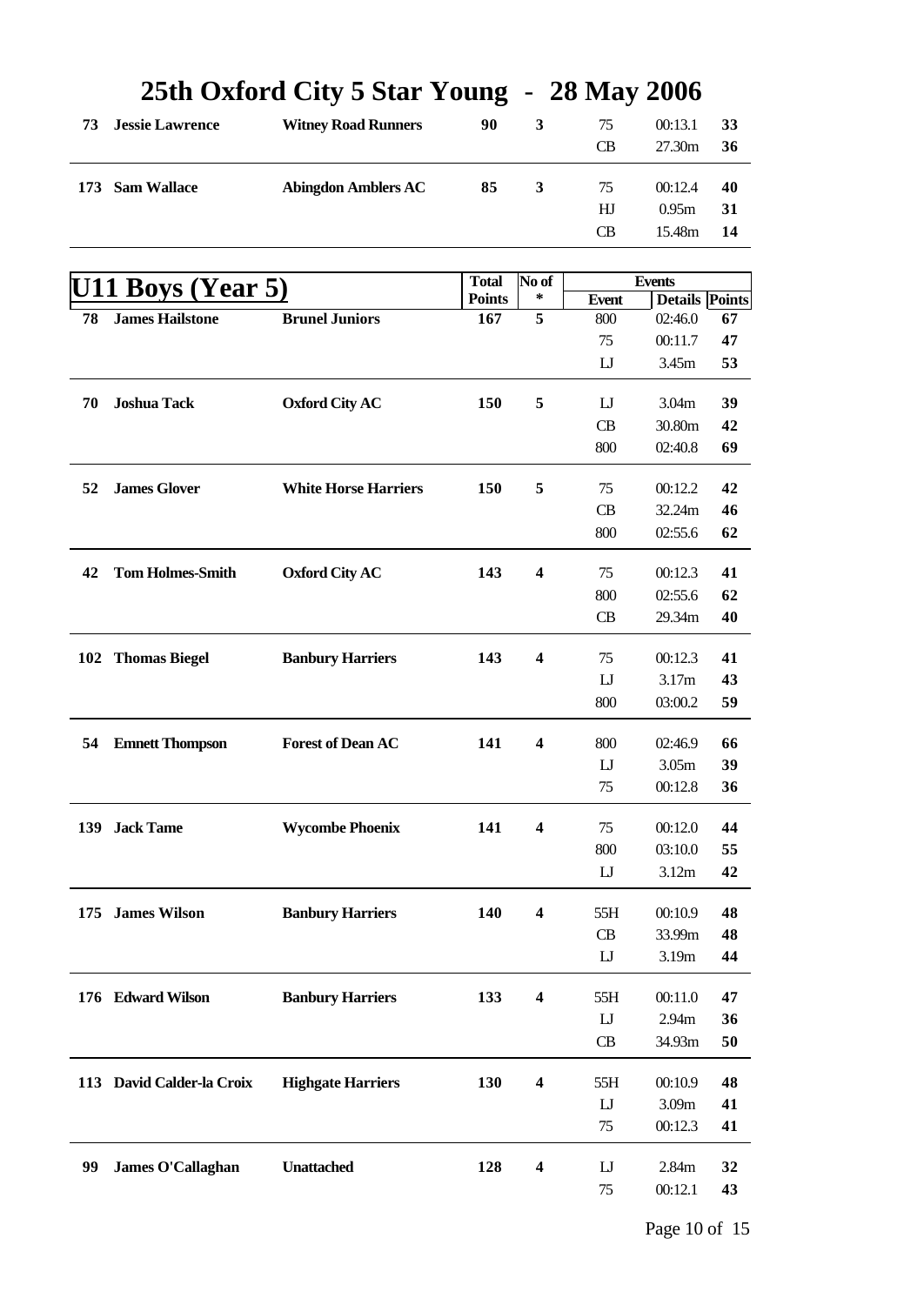|     |                           |                            | o                             |                         |                     |                                  |    |
|-----|---------------------------|----------------------------|-------------------------------|-------------------------|---------------------|----------------------------------|----|
| 99  | James O'Callaghan         | <b>Unattached</b>          | 128                           | $\overline{\mathbf{4}}$ | 800                 | 03:13.9                          | 53 |
|     | 106 James Vaughan         | <b>Radley AC</b>           | 124                           | $\overline{\mathbf{4}}$ | HJ                  | 1.05m                            | 41 |
|     |                           |                            |                               |                         | CB                  | 29.93m                           | 40 |
|     |                           |                            |                               |                         | 75                  | 00:12.1                          | 43 |
|     | 162 Jordan McRae          | <b>Oxford City AC</b>      | 123                           | $\overline{\mathbf{4}}$ | 800                 | 03:06.5                          | 56 |
|     |                           |                            |                               |                         | $\mathbf{L}$        | 2.98m                            | 37 |
|     |                           |                            |                               |                         | CB                  | 24.11m                           | 30 |
| 43  | <b>Michael Esnouf</b>     | <b>Oxford City AC</b>      | 119                           | $\mathbf{3}$            | <b>CB</b>           | 25.79m                           | 32 |
|     |                           |                            |                               |                         | 800                 | 03:12.6                          | 53 |
|     |                           |                            |                               |                         | $\mathbf{L}$        | 2.88m                            | 34 |
|     |                           |                            |                               |                         |                     |                                  |    |
| 75  | <b>Jordan Parker</b>      | <b>Forest of Dean AC</b>   | 98                            | 3                       | 75                  | 00:12.3                          | 41 |
|     |                           |                            |                               |                         | $\mathbf{L}$        | 3.21m                            | 45 |
|     |                           |                            |                               |                         | CB                  | 13.78m                           | 12 |
|     | 179 Kieron Beesley        | <b>Abingdon Amblers AC</b> | 93                            | 3                       | CB                  | 36.58m                           | 54 |
|     |                           |                            |                               |                         | 75                  | 00:14.2                          | 22 |
|     |                           |                            |                               |                         | $\mathbf{L}$        | 2.39m                            | 17 |
|     | 170 Thomas Froud          | <b>Wantage Harriers</b>    | 91                            | $\mathbf{3}$            | 75                  |                                  |    |
|     |                           |                            |                               |                         | 800                 | 03:13.7                          | 53 |
|     |                           |                            |                               |                         | CB                  | 28.23m                           | 38 |
|     |                           |                            |                               |                         |                     |                                  |    |
|     | 145 Harvey Charles        | <b>Witney Road Runners</b> | 84                            | $\boldsymbol{2}$        | 75                  | 00:13.8                          | 26 |
|     |                           |                            |                               |                         | CB                  | 18.11m                           | 18 |
|     |                           |                            |                               |                         | 800                 | 03:39.7                          | 40 |
| 22  | <b>Oliver Griffiths</b>   | <b>Birchfield Harriers</b> | 69                            | $\mathbf{2}$            | $\mathbf{L}$        |                                  |    |
|     |                           |                            |                               |                         | 800                 | 02:40.3                          | 69 |
|     |                           |                            |                               |                         | 55H                 |                                  |    |
| 153 | <b>Shaquille Williams</b> | <b>Oxford City AC</b>      | 64                            | $\overline{2}$          | $\mathbf{L}$        | 2.52m                            | 22 |
|     |                           |                            |                               |                         | 75                  | 00:12.2                          | 42 |
|     |                           |                            |                               |                         | CB                  |                                  |    |
|     |                           |                            |                               |                         |                     |                                  |    |
|     | 2 Boys (Year 6)           |                            | <b>Total</b><br><b>Points</b> | No of<br>∗              |                     | <b>Events</b>                    |    |
| 67  | <b>Roland Barter</b>      | <b>Andover AC</b>          | 202                           | 5                       | <b>Event</b><br>800 | <b>Details Points</b><br>02:39.0 | 70 |
|     |                           |                            |                               |                         | $\mathbf{L}$        | 3.75m                            | 63 |
|     |                           |                            |                               |                         | <b>JAV</b>          | 21.93m                           | 69 |
|     | 110 Evan Jackson          | Windsor Slough & Eton      | 200                           | 5                       | 100                 | 00:14.2                          | 69 |
|     |                           |                            |                               |                         | <b>JAV</b>          | 20.99m                           | 68 |
|     |                           |                            |                               |                         | 200                 | 00:30.3                          | 63 |
|     |                           |                            |                               |                         |                     |                                  |    |

**120 Freddie Curtis Bicester AC 194 5** HJ 1.23m **59**

#### **25th Oxford City 5 Star Young** - **28 May 2006**

JAV 25.02m **73** 800 02:54.5 **62**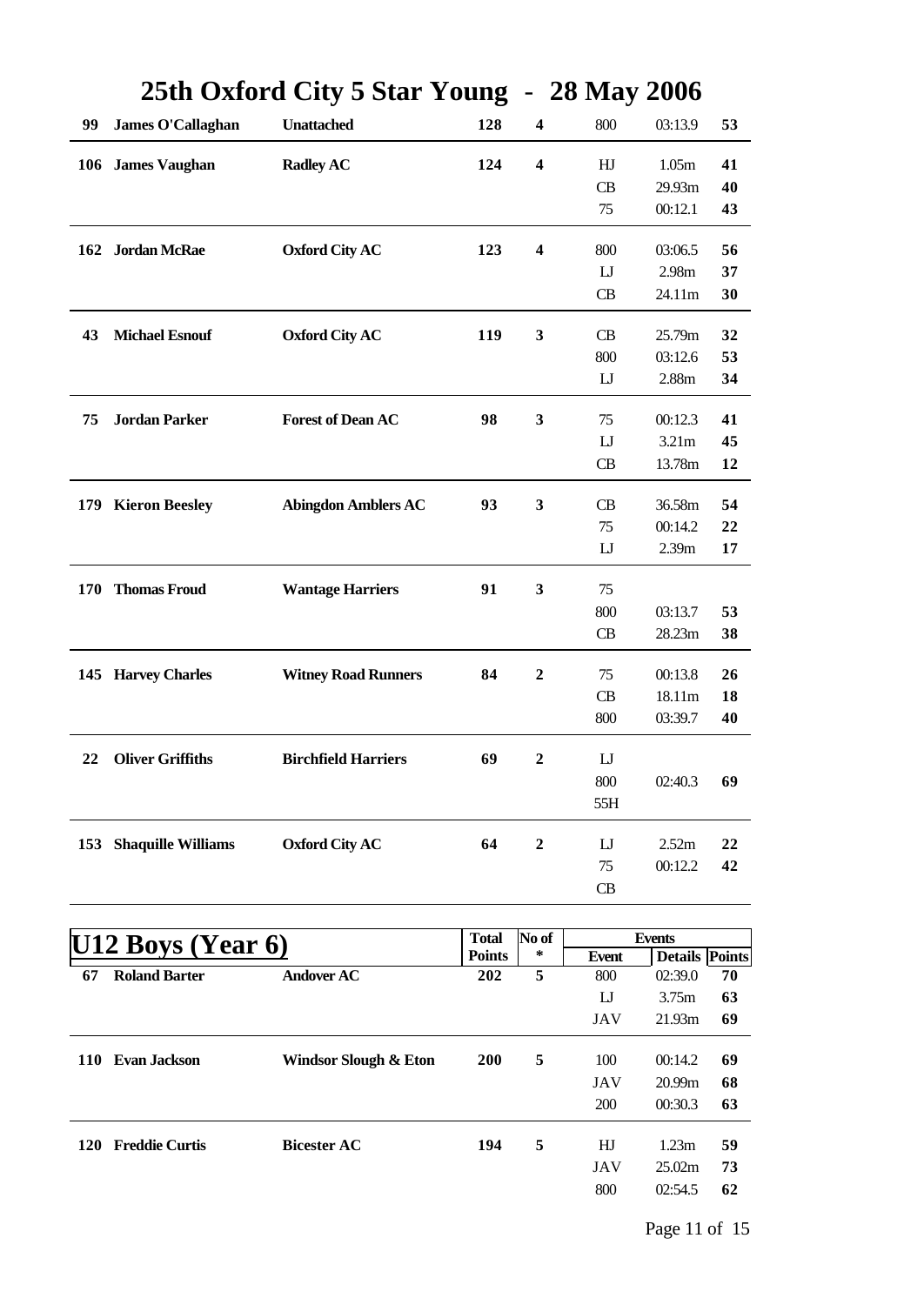| 92  | <b>Daniel Jones</b>                  | <b>Andover AC</b>          | 176 | 5                       | 200          | 00:32.5  | 52 |
|-----|--------------------------------------|----------------------------|-----|-------------------------|--------------|----------|----|
|     |                                      |                            |     |                         | 800          | 02:41.0  | 69 |
|     |                                      |                            |     |                         | $\mathbf{L}$ | 3.52m    | 55 |
|     |                                      |                            |     |                         |              |          |    |
| 37  | <b>William Handscombe</b>            | <b>Oxford City AC</b>      | 173 | 5                       | $\mathbf{L}$ | 3.65m    | 59 |
|     |                                      |                            |     |                         | 200          | 00:34.6  | 42 |
|     |                                      |                            |     |                         | 800          | 02:35.5  | 72 |
|     |                                      |                            |     |                         |              |          |    |
| 193 | <b>Rory Kempson</b>                  | <b>Herts Phoenix</b>       | 166 | 5                       | HJ           | 1.20m    | 56 |
|     |                                      |                            |     |                         | 100          | 00:14.9  | 55 |
|     |                                      |                            |     |                         | 200          | 00:32.00 | 55 |
|     |                                      |                            |     |                         |              |          |    |
| 87  | <b>Leo Turnell-Ritson</b>            | <b>Highgate Harriers</b>   | 164 | 4                       | $\mathbf{L}$ | 3.39m    | 51 |
|     |                                      |                            |     |                         | 200          | 00:32.5  | 52 |
|     |                                      |                            |     |                         | 800          | 02:56.3  | 61 |
|     |                                      |                            |     |                         |              |          |    |
| 45  | Lawrence Holmes-Smith Oxford City AC |                            | 162 | $\overline{\mathbf{4}}$ | $\mathbf{L}$ | 3.57m    | 57 |
|     |                                      |                            |     |                         | 800          | 02:48.0  | 66 |
|     |                                      |                            |     |                         | 80H          | 00:16.9  | 39 |
|     |                                      |                            |     |                         |              |          |    |
|     | 132 Matthew Croall                   | <b>Becky High ac</b>       | 155 | $\overline{\mathbf{4}}$ | 200          | 00:32.5  | 52 |
|     |                                      |                            |     |                         | 100          | 00:15.8  | 43 |
|     |                                      |                            |     |                         | $\mathbf{L}$ | 3.67m    | 60 |
|     |                                      |                            |     |                         |              |          |    |
|     | 178 Joe Winthrop                     | <b>Banbury Harriers</b>    | 153 | $\overline{\mathbf{4}}$ | $\mathbf{L}$ | 3.45m    | 53 |
|     |                                      |                            |     |                         | 800          | 02:49.5  | 65 |
|     |                                      |                            |     |                         | JAV          | 12.65m   | 35 |
|     | 171 Billy Baker                      | <b>Abingdon Amblers AC</b> | 142 | $\overline{\mathbf{4}}$ | 100          | 00:15.2  | 49 |
|     |                                      |                            |     |                         | <b>SP</b>    | 4.28m    | 33 |
|     |                                      |                            |     |                         | 800          | 02:59.3  | 60 |
|     |                                      |                            |     |                         |              |          |    |
|     | 144 Alex Kelsey                      | <b>Oxford City AC</b>      | 137 | 4                       | HJ           | 1.10m    | 46 |
|     |                                      |                            |     |                         | 100          | 00:16.5  | 36 |
|     |                                      |                            |     |                         | 800          | 03:08.6  | 55 |
|     |                                      |                            |     |                         |              |          |    |
|     | 126 Ashleigh Rodriguez               | <b>Unattached</b>          | 130 | 3                       | 800          | 03:18.1  | 50 |
|     |                                      |                            |     |                         | 100          | 00:17.1  | 30 |
|     |                                      |                            |     |                         | $\mathbf{L}$ | 3.38m    | 50 |
|     |                                      |                            |     |                         |              |          |    |
|     | 172 Jack Wallace                     | <b>Abingdon Amblers AC</b> | 130 | 3                       | <b>JAV</b>   | 8.10m    | 19 |
|     |                                      |                            |     |                         | 800          | 02:59.5  | 60 |
|     |                                      |                            |     |                         | 100          | 00:15.1  | 51 |
|     |                                      |                            |     |                         |              |          |    |
| 68  | <b>James Moulinie</b>                | <b>Forest of Dean AC</b>   | 114 | 3                       | HJ           | 1.15m    | 51 |
|     |                                      |                            |     |                         | 100          | 00:15.9  | 42 |
|     |                                      |                            |     |                         | JAV          | 9.12m    | 21 |
| 30  | <b>Lewis Harwood</b>                 | <b>Bicester AC</b>         | 107 | $\mathbf{3}$            | <b>SP</b>    | 4.04m    | 31 |
|     |                                      |                            |     |                         | $\mathbf{L}$ | 3.08m    | 40 |
|     |                                      |                            |     |                         |              |          |    |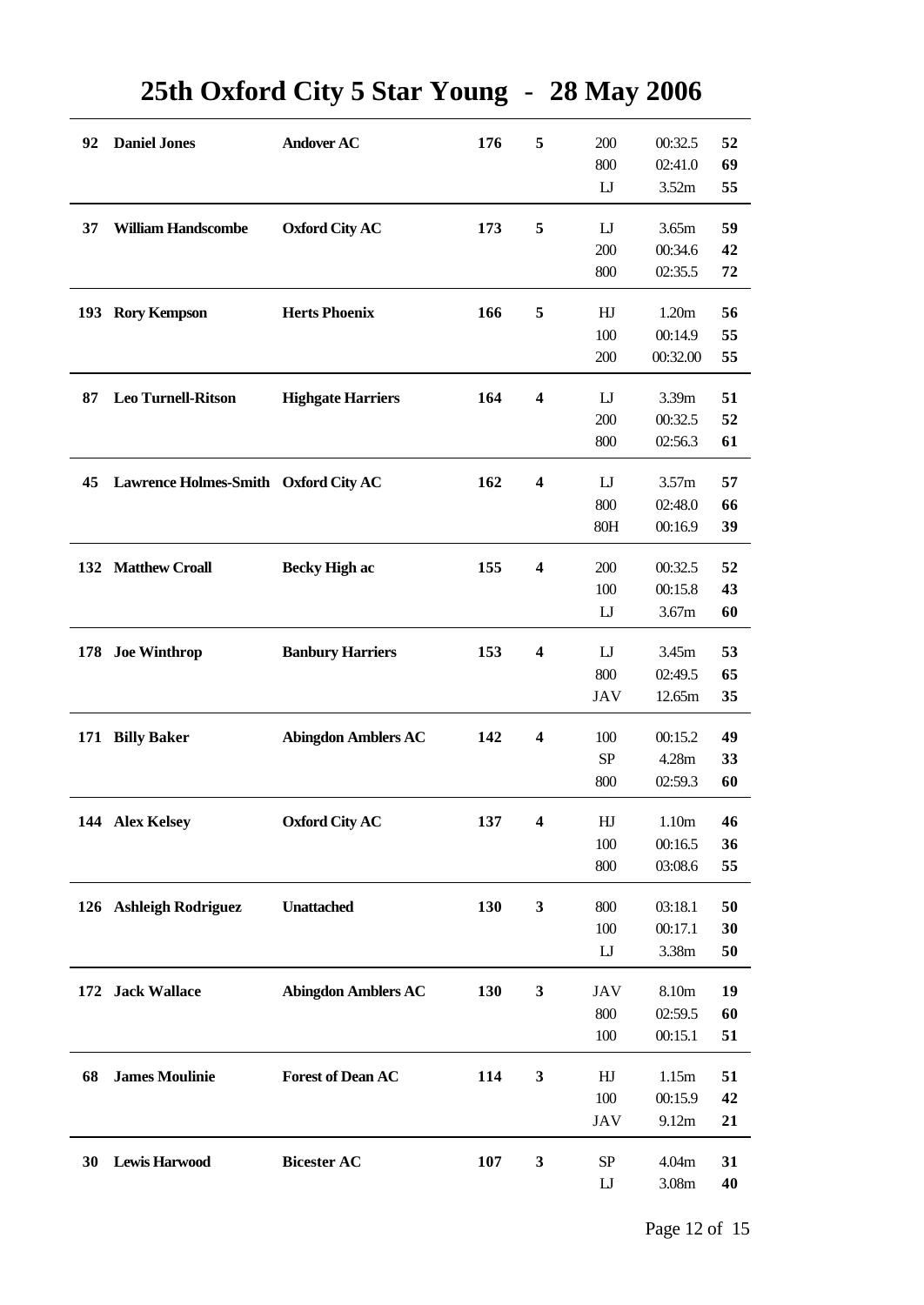|    |                               | 2011 UAI01 u City o biai Tuung |                      |                         | $-$ 40 iviay 4000        |                                  |    |
|----|-------------------------------|--------------------------------|----------------------|-------------------------|--------------------------|----------------------------------|----|
| 30 | <b>Lewis Harwood</b>          | <b>Bicester AC</b>             | 107                  | $\mathbf{3}$            | 100                      | 00:16.5                          | 36 |
|    | 166 Sholto Carnegie           | <b>Oxford City AC</b>          | 105                  | 3                       | 800                      | 03:07.8                          | 56 |
|    |                               |                                |                      |                         | $_{\text{LJ}}$           | 3.35m                            | 49 |
|    |                               |                                |                      |                         | 200                      |                                  |    |
|    |                               |                                |                      |                         |                          |                                  |    |
|    | U <sub>13</sub> Boys (Year 7) |                                | <b>Total</b>         | No of<br>∗              |                          | <b>Events</b>                    |    |
| 8  | <b>Michael Kosylowicz</b>     | <b>Cheltenham AC</b>           | <b>Points</b><br>234 | $\overline{5}$          | <b>Event</b><br>100      | <b>Details</b> Points<br>00:13.2 | 81 |
|    |                               |                                |                      |                         | 200                      | 00:26.9                          | 80 |
|    |                               |                                |                      |                         | $\mathbf{L}\mathbf{J}$   | 4.28m                            | 73 |
|    |                               |                                |                      |                         |                          |                                  |    |
| 36 | <b>Edward O'Hara</b>          | <b>Radley AC</b>               | 229                  | 5                       | $_{\text{LJ}}$           | 4.41m                            | 75 |
|    |                               |                                |                      |                         | 800                      | 02:26.9                          | 78 |
|    |                               |                                |                      |                         | ${\rm H\hspace{-.1em}I}$ | 1.40m                            | 76 |
| 29 | <b>Mark Warland</b>           | <b>Oxford City AC</b>          | 220                  | 5                       | $_{\text{LJ}}$           | 4.26m                            | 73 |
|    |                               |                                |                      |                         | 200                      | 00:28.8                          | 71 |
|    |                               |                                |                      |                         | 100                      | 00:13.7                          | 76 |
| 91 | <b>Gary Jones</b>             | <b>Andover AC</b>              | 213                  | 5                       | 800                      | 02:55.9                          | 62 |
|    |                               |                                |                      |                         | ${\rm SP}$               | 7.79m                            | 68 |
|    |                               |                                |                      |                         | DT                       | 27.93m                           | 83 |
|    |                               |                                |                      |                         |                          |                                  |    |
|    | 133 Joe Bibby                 | <b>Radley AC</b>               | 207                  | 5                       | $_{\text{LJ}}$           | 3.60m                            | 58 |
|    |                               |                                |                      |                         | 200                      | 00:28.5                          | 72 |
|    |                               |                                |                      |                         | 100                      | 00:13.6                          | 77 |
|    | 148 Joe Foxon                 | <b>Oxford City AC</b>          | 207                  | 5                       | $_{\text{LJ}}$           | 4.12m                            | 72 |
|    |                               |                                |                      |                         | 200                      | 00:29.8                          | 66 |
|    |                               |                                |                      |                         | 100                      | 00:14.2                          | 69 |
|    | 123 Oliver Cronin             | <b>White Horse Harriers</b>    | 196                  | 5                       | 100                      | 00:14.7                          | 59 |
|    |                               |                                |                      |                         | 800                      | 02:43.6                          | 68 |
|    |                               |                                |                      |                         | $_{\text{LJ}}$           | 3.94m                            | 69 |
| 34 | <b>Andrew Busby</b>           | <b>Oxford City AC</b>          | 187                  | $\overline{\mathbf{4}}$ | HJ                       | 1.30m                            | 66 |
|    |                               |                                |                      |                         | $\mathbf{L}$             | 3.72m                            | 62 |
|    |                               |                                |                      |                         | 100                      | 00:14.7                          | 59 |
|    |                               |                                |                      |                         |                          |                                  |    |
| 74 | <b>Rhys Morgan</b>            | <b>Witney Road Runners</b>     | 186                  | $\overline{\mathbf{4}}$ | 100                      | 00:14.3                          | 67 |
|    |                               |                                |                      |                         | 200                      | 00:29.6                          | 67 |
|    |                               |                                |                      |                         | $_{\text{LJ}}$           | 3.42m                            | 52 |
| 4  | <b>Marcus Woodington</b>      | <b>Oxford City AC</b>          | 184                  | $\overline{\mathbf{4}}$ | HJ                       | 1.20m                            | 56 |
|    |                               |                                |                      |                         | 80H                      | 00:15.0                          | 58 |
|    |                               |                                |                      |                         | JAV                      | 22.05m                           | 70 |
|    | 182 Alex Linnard              | <b>Harwell School</b>          | 182                  | $\boldsymbol{4}$        | JAV                      | 17.43m                           | 54 |
|    |                               |                                |                      |                         | 800                      | 02:44.1                          | 67 |
|    |                               |                                |                      |                         | 200                      | 00:30.8                          | 61 |
|    |                               |                                |                      |                         |                          |                                  |    |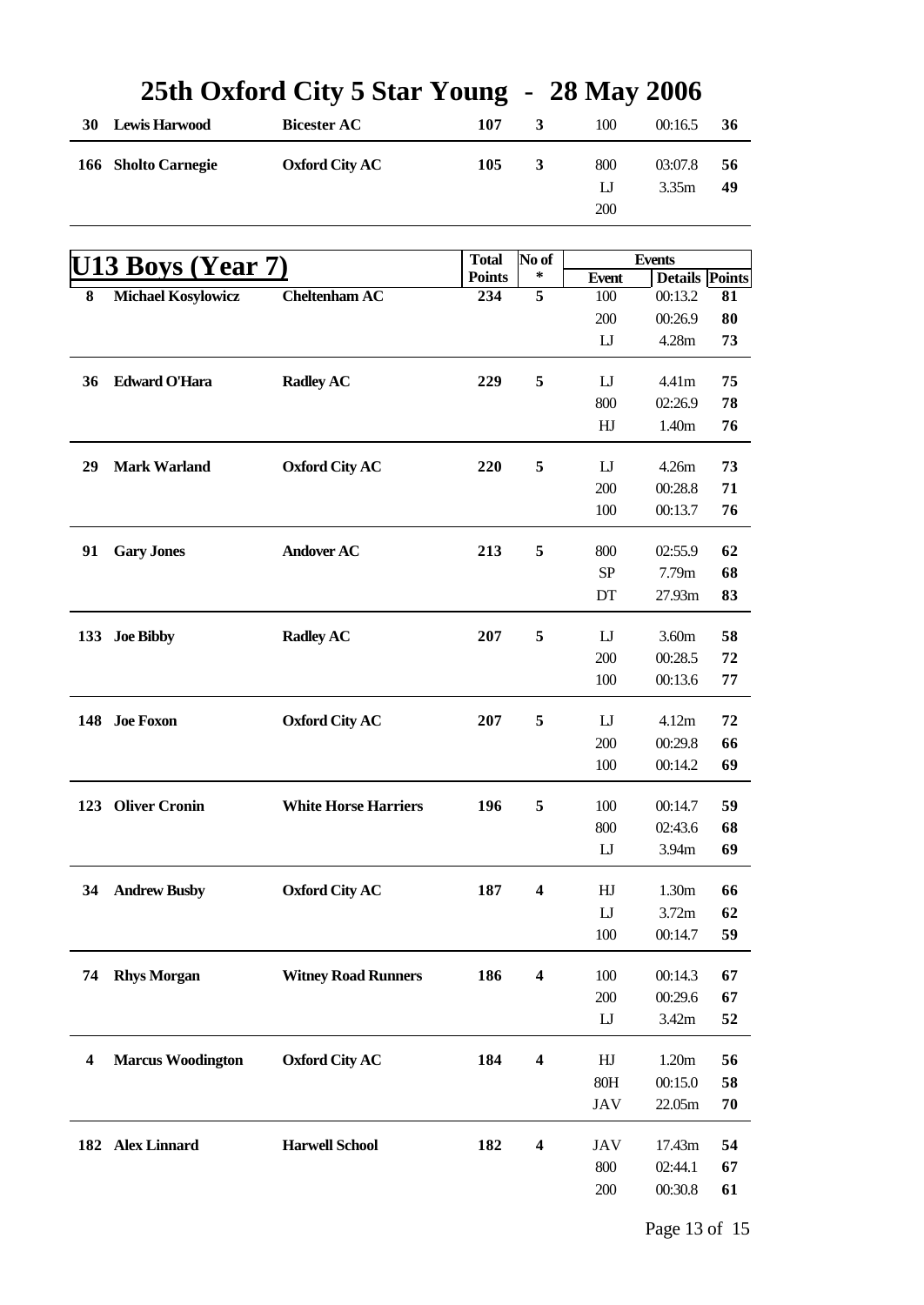| 86  | <b>Roland Turnell-Ritson</b> | <b>Highgate Harriers</b>   | 172 | $\overline{\mathbf{4}}$ | JAV           | 19.21 <sub>m</sub> | 61 |
|-----|------------------------------|----------------------------|-----|-------------------------|---------------|--------------------|----|
|     |                              |                            |     |                         | 800           | 02:48.3            | 65 |
|     |                              |                            |     |                         | HJ            | 1.10 <sub>m</sub>  | 46 |
| 71  | <b>Alfie Thompson</b>        | <b>Forest of Dean AC</b>   | 163 | $\overline{\mathbf{4}}$ | HJ            | 1.15m              | 51 |
|     |                              |                            |     |                         | $_{\rm LI}$   | 3.69m              | 61 |
|     |                              |                            |     |                         | 100           | 00:15.1            | 51 |
| 32  | <b>Christopher Rushton</b>   | <b>Leeds City AC</b>       | 155 | $\overline{\mathbf{4}}$ | $_{\text{L}}$ | 3.36m              | 50 |
|     |                              |                            |     |                         | 80H           | 00:15.8            | 50 |
|     |                              |                            |     |                         | 100           | 00:14.9            | 55 |
|     |                              |                            |     |                         |               |                    |    |
| 187 | <b>Ryan Meredith</b>         | <b>Oxford City AC</b>      | 137 | $\mathbf{3}$            | 800           | 02:53.8            | 63 |
|     |                              |                            |     |                         | DT            | 9.61m              | 23 |
|     |                              |                            |     |                         | $_{\text{L}}$ | 3.41m              | 51 |
|     | 116 Joshua Benfield          | <b>Witney Road Runners</b> | 105 | $\boldsymbol{2}$        | DT            | 13.60m             | 39 |
|     |                              |                            |     |                         | 100           | 00:19.1            | 10 |
|     |                              |                            |     |                         | SP            | 6.53m              | 56 |
| 21  | <b>Ben Griffiths</b>         | <b>Birchfield Harriers</b> | 71  | 1                       | $_{\text{L}}$ |                    |    |
|     |                              |                            |     |                         | 800           | 02:36.6            | 71 |
|     |                              |                            |     |                         | 200           |                    |    |
|     |                              |                            |     |                         |               |                    |    |

| U14 Boys (Year 8) |                       |                             | <b>Total</b>  | No of                   | <b>Events</b> |                       |    |
|-------------------|-----------------------|-----------------------------|---------------|-------------------------|---------------|-----------------------|----|
|                   |                       |                             | <b>Points</b> | ∗                       | <b>Event</b>  | <b>Details</b> Points |    |
| 122               | <b>Jackson Curtis</b> | <b>Bicester AC</b>          | 225           | 5                       | 100           | 00:13.0               | 83 |
|                   |                       |                             |               |                         | 80H           | 00:14.7               | 61 |
|                   |                       |                             |               |                         | $_{\text{L}}$ | 5.03m                 | 81 |
| 149               | <b>Tom Foxon</b>      | <b>Oxford City AC</b>       | 219           | 5                       | 200           | 00:28.8               | 71 |
|                   |                       |                             |               |                         | 800           | 02:28.4               | 76 |
|                   |                       |                             |               |                         | $_{\text{L}}$ | 4.15m                 | 72 |
| 53                | <b>Edwards Glover</b> | <b>White Horse Harriers</b> | 206           | $\overline{\mathbf{4}}$ | 100           | 00:14.3               | 67 |
|                   |                       |                             |               |                         | $_{\text{L}}$ | 4.08m                 | 71 |
|                   |                       |                             |               |                         | 200           | 00:29.4               | 68 |
| 12                | <b>Richard Cadle</b>  | <b>Bicester AC</b>          | 197           | $\overline{\mathbf{4}}$ | $_{\rm LI}$   | 4.06 <sub>m</sub>     | 71 |
|                   |                       |                             |               |                         | 800           | 02:39.2               | 70 |
|                   |                       |                             |               |                         | HJ            | 1.20m                 | 56 |
| 13                | <b>Lloyd Bryan</b>    | <b>Banbury Harriers</b>     | 177           | $\overline{\mathbf{4}}$ | 100           | 00:14.9               | 55 |
|                   |                       |                             |               |                         | <b>JAV</b>    | 23.45m                | 71 |
|                   |                       |                             |               |                         | HJ            | 1.15m                 | 51 |
| 142               | <b>George Laing</b>   | <b>Highgate Harriers</b>    | 157           | 3                       | 80H           | 00:16.9               | 39 |
|                   |                       |                             |               |                         | <b>JAV</b>    | 15.88m                | 48 |
|                   |                       |                             |               |                         | 800           | 02:38.4               | 70 |
|                   |                       |                             |               |                         |               |                       |    |